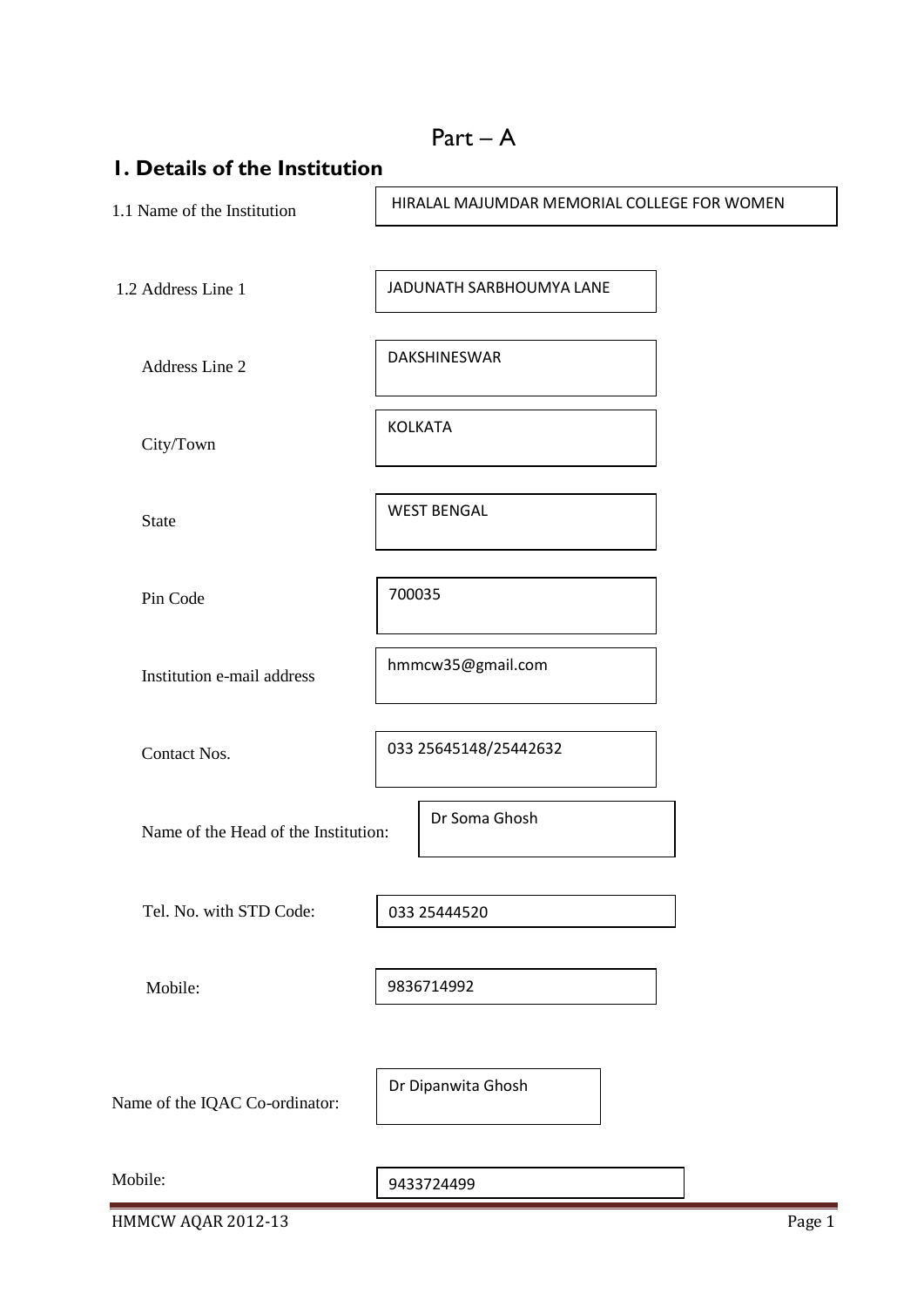IQAC e-mail address:

[iqac.hmmcollege@yahoo.com](mailto:iqac.hmmcollege@yahoo.com)

1.3 **NAAC Track ID** (For ex. MHCOGN 18879)\_\_\_\_\_\_\_\_\_\_\_\_\_\_\_\_\_\_\_\_\_\_\_\_\_\_\_\_\_\_

1.4 Website address:

www.hmmcollege.org

Web-link of the AQAR:

For ex. http://www.ladykeanecollege.edu.in/AQAR201213.doc

1.5 Accreditation Details

| Sl. No. |             | Grade | <b>CGPA</b> | Year of       | Validity |
|---------|-------------|-------|-------------|---------------|----------|
|         | Cycle       |       |             | Accreditation | Period   |
|         | $1st$ Cycle | $C++$ |             | 2004          | 5 years  |
| 2       | $2nd$ Cycle |       |             |               |          |
|         | $3rd$ Cycle |       |             |               |          |
|         | $4th$ Cycle |       |             |               |          |

1.6 Date of Establishment of IQAC : **20**/02/2014

**1.7 AQAR for the year:**

2012-13

1.8 Details of the previous year's AQAR submitted to NAAC after the latest Assessment and Accreditation by NAAC (*(for example AQAR 2010-11submitted to NAAC on 12-10-2011)*

| i. AQAR   | (DD/MM/YYYY) |
|-----------|--------------|
| ii. AQAR  | (DD/MM/YYYY) |
| iii. AQAR | (DD/MM/YYYY) |
| iv. AQAR  | (DD/MM/YYYY) |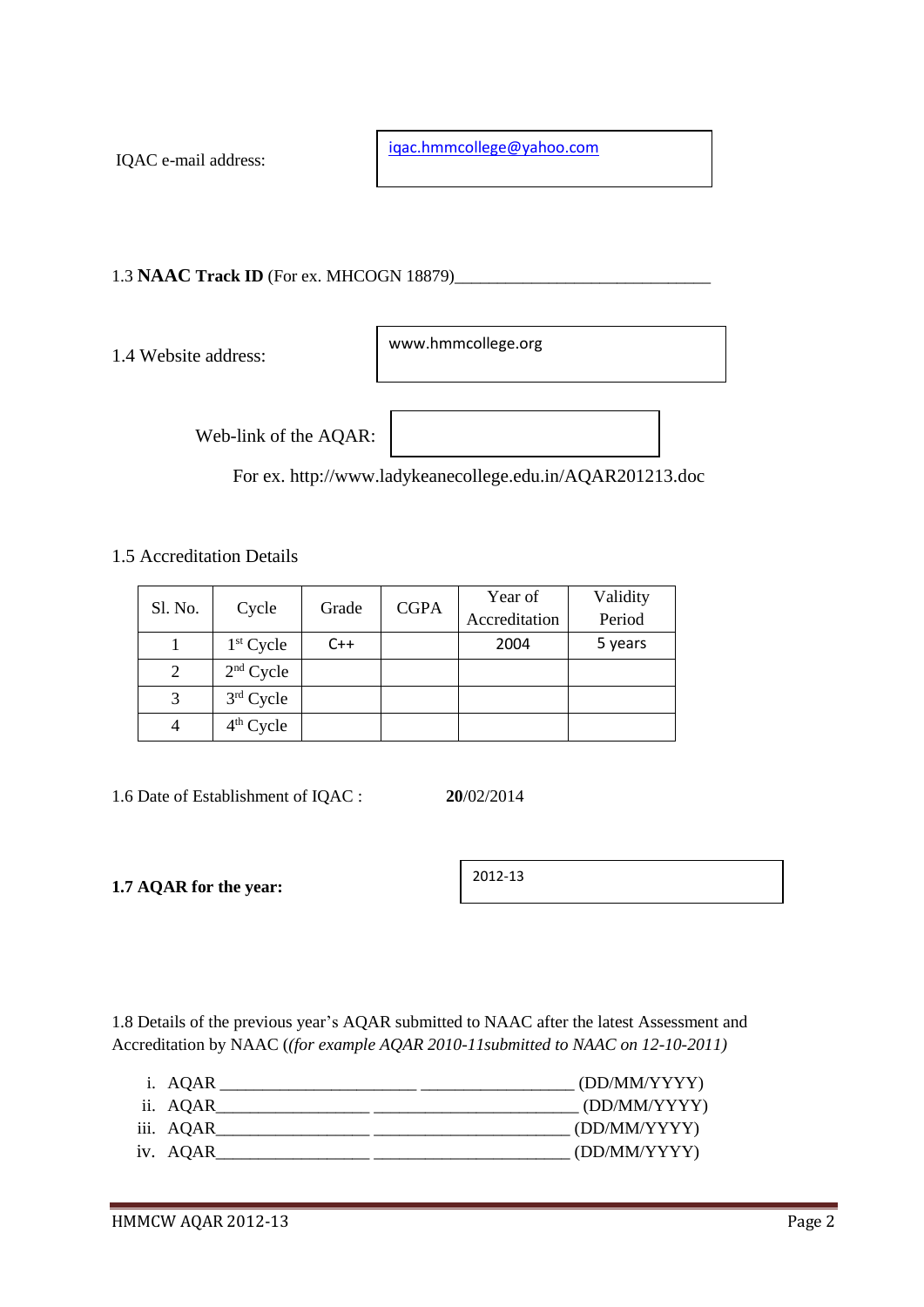1.9 Institutional Status

| University                                                 | Deemed<br>Central<br>Private<br><b>State</b>                                           |
|------------------------------------------------------------|----------------------------------------------------------------------------------------|
| <b>Affiliated College</b>                                  | No<br>Yes<br>Υ                                                                         |
| <b>Constituent College</b>                                 | N <sub>0</sub><br>Yes<br>V                                                             |
| Autonomous college of UGC                                  | Yes<br>No<br>V                                                                         |
| Regulatory Agency approved Institution                     | V<br>Yes<br>N <sub>o</sub>                                                             |
| (eg. AICTE, BCI, MCI, PCI, NCI)                            |                                                                                        |
| Co-education<br>Type of Institution                        | Men<br>Women<br>Υ                                                                      |
| Urban                                                      | Y<br>Rural<br>Tribal                                                                   |
| <b>Financial Status</b><br>Grant-in-aid                    | UGC 2(f)<br><b>UGC 12B</b><br>Y<br>Υ                                                   |
|                                                            | Grant-in-aid + Self Financing<br><b>Totally Self-financing</b><br>Y                    |
| 1.10 Type of Faculty/Programme                             |                                                                                        |
| Arts<br>Science<br>Y                                       | Commerce<br>PEI (Phys Edu)<br>Law<br>Y                                                 |
| TEI (Edu)<br>Engineering                                   | <b>Health Science</b><br>Management                                                    |
| Others (Specify)                                           |                                                                                        |
| 1.11 Name of the Affiliating University (for the Colleges) | West Bengal State University,<br><b>Barasat</b>                                        |
|                                                            | 1.12 Special status conferred by Central/ State Government-- UGC/CSIR/DST/DBT/ICMR etc |

| Autonomy by State/Central Govt. / University | <b>NIL</b> |                |      |  |
|----------------------------------------------|------------|----------------|------|--|
| University with Potential for Excellence     | N.A.       | <b>UGC-CPE</b> | N.A. |  |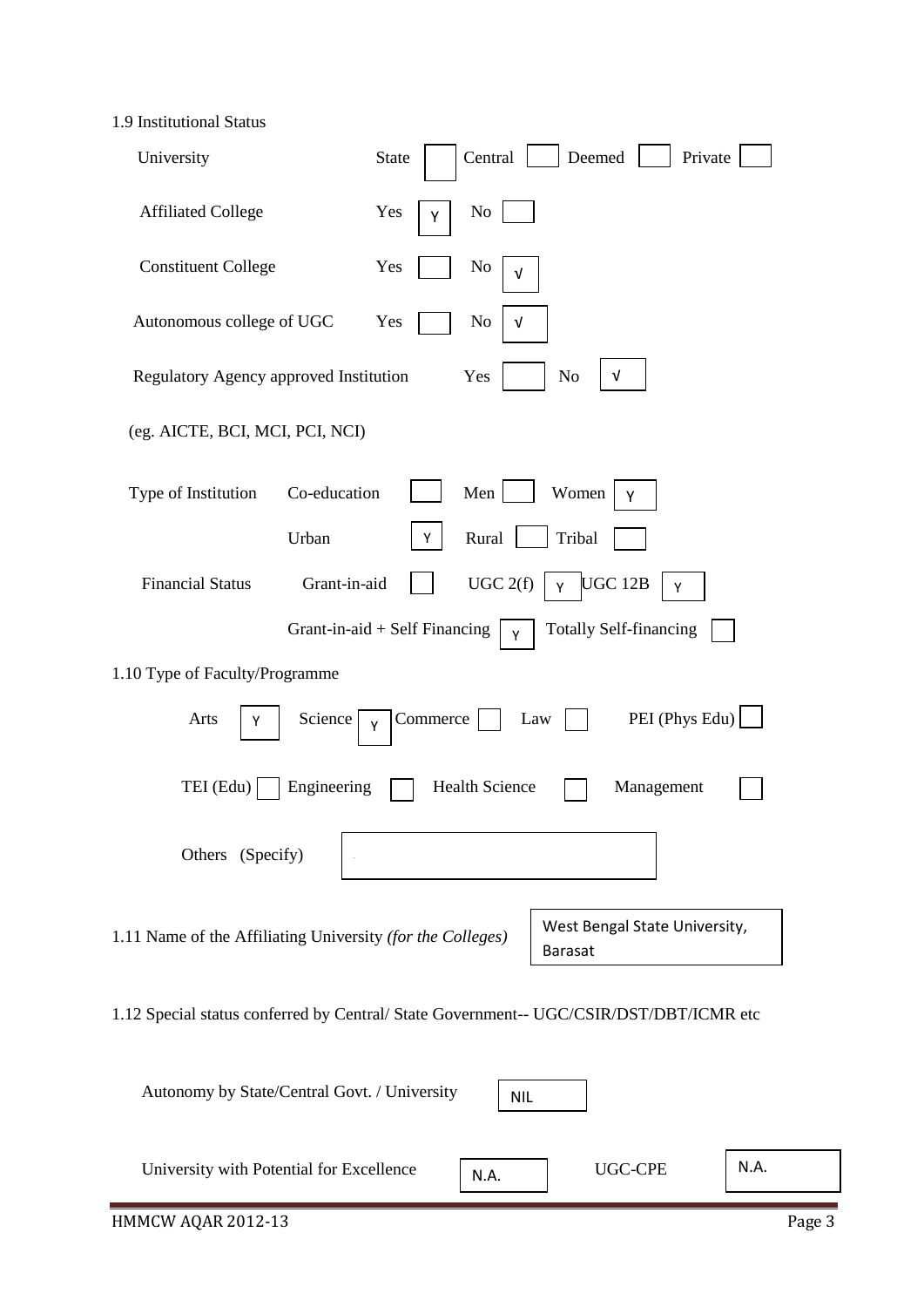| <b>DST Star Scheme</b>           | N.A. | UGC-CE              | N.A. |
|----------------------------------|------|---------------------|------|
| UGC-Special Assistance Programme | N.A. | <b>DST-FIST</b>     | N.A. |
| UGC-Innovative PG programmes     | N.A. | Any other (Specify) | N.A. |
| <b>UGC-COP Programmes</b>        | N.A. |                     |      |

# **2. IQAC Composition and Activities**

| 2.1 No. of Teachers                                               | 11                           |
|-------------------------------------------------------------------|------------------------------|
| 2.2 No. of Administrative/Technical staff                         | 02                           |
| 2.3 No. of students                                               | 01                           |
| 2.4 No. of Management representatives                             | 01                           |
| 2.5 No. of Alumni                                                 | 01                           |
| 2.6 No. of any other stakeholder and<br>community representatives | 00                           |
| 2.7 No. of Employers/ Industrialists                              | 00                           |
| 2.8 No. of other External Experts                                 | 01                           |
| 2.9 Total No. of members                                          | 17                           |
| 2.10 No. of IQAC meetings held                                    | 06                           |
| 2.11 No. of meetings with various stakeholders:                   | 06<br>No.<br>Faculty<br>06   |
| <b>Non-Teaching Staff Students</b><br>06                          | Alumni<br>Others<br>06<br>06 |

\* The Teachers' Council, a statutory body of the college, was meeting at least three times a year. In its discussion the need to form an IQAC, that would provide the direction and leadership towards the subsequent national accreditation, was coming up.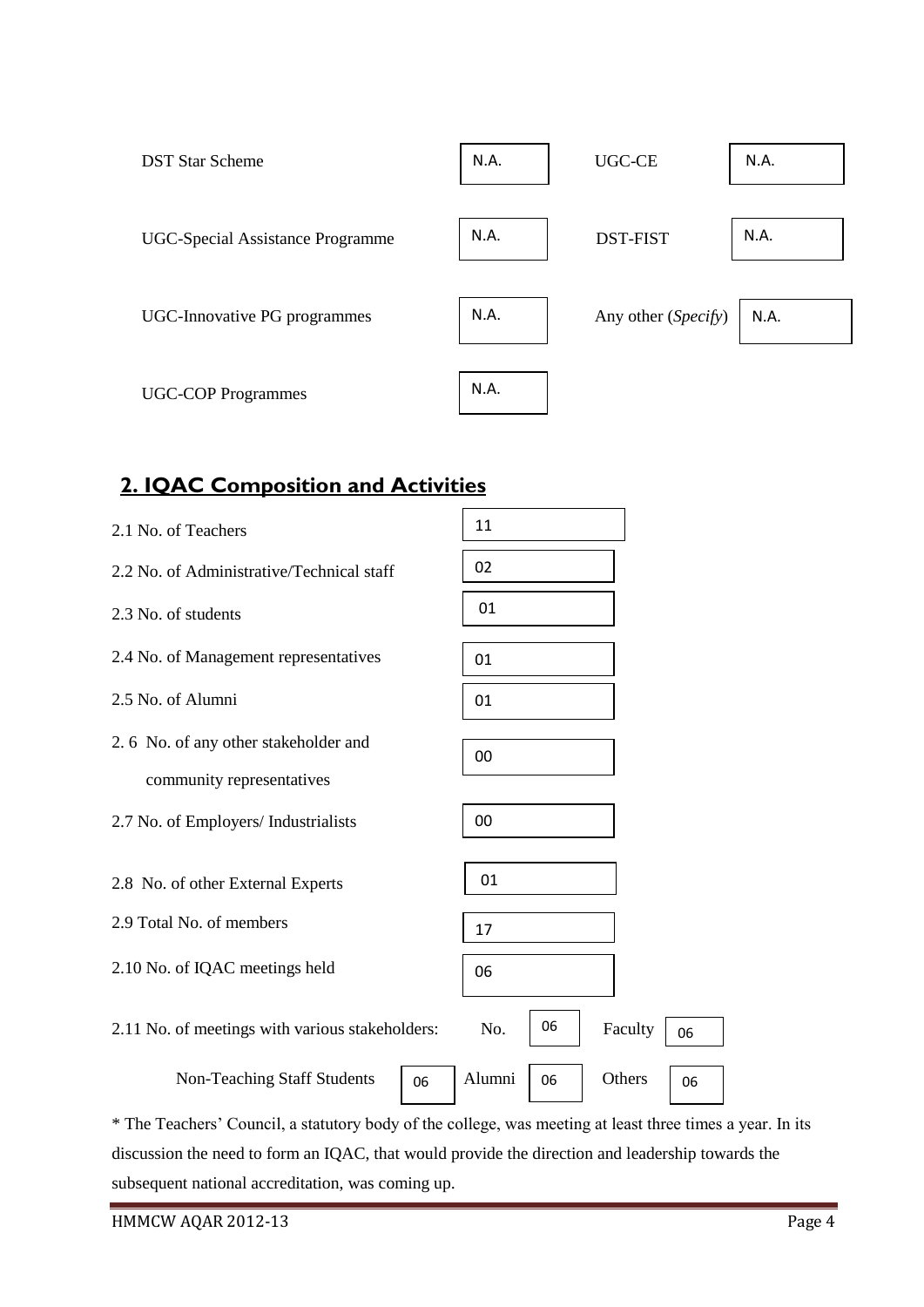If yes, mention the amount : N.A.

2.13 Seminars and Conferences (only quality related) (i) No. of Seminars/Conferences/ Workshops/Symposia organized by the IQAC Total Nos. 3 | International | 0 | National | 0 | State | 0 | Institution Level | 3 3

(ii) Themes

Preparing the college for the second cycle accreditation, in pursuit of internal quality in pursuit of transparency and accountability

### 2.14 Significant Activities and contributions made by IQAC

- The college Governing Body, the Teachers' Council, different sub-committees were doing the planning in behalf of the college as there was no formal IQAC during this period. We were striving towards **holistic** and **need-based** education that would serve the purpose of the diverse student population that take admission in this institution.
- We sought to inculcate values among our students, prepare them for higher studies. When their marks were below the benchmark for higher education, we helped them prepare for the job market. We tried to support them through their learning years by helping them acquire the scholarships available for the backward communities and assisted them through our Students' Aid fund.
- The prize giving ceremony through the endowment fund helped us to set goals for the meritorious students.
- We were trying to automate the office and the library and add to our physical infrastructure by expanding the building.
- We were trying to upgrade and modernize our laboratory facilities.
- We tried to encourage teachers with their research pursuit and young teachers with their ongoing Ph.D. programme.
- We encouraged our students to volunteer their services to the NSS unit and enjoy the fulfilment of sharing life with others.
- We enthused our students to protect the green and grow up as a responsible citizen of the country.

### 2.15 Plan of Action by IQAC/Outcome

The plan of action chalked out by the IQAC in the beginning of the year towards quality

enhancement and the outcome achieved by the end of the year \*

| Plan of Action                                                                                                              | Achievements                                                                                                      |
|-----------------------------------------------------------------------------------------------------------------------------|-------------------------------------------------------------------------------------------------------------------|
|                                                                                                                             |                                                                                                                   |
| 1) Introduction of Urdu as a subject<br>for<br>enhancement of knowledge<br>the<br>among<br>minority category girl students. | The college introduced Urdu as a subject from 2012-13 academic year.                                              |
| 2) Recruitment of office staff.                                                                                             | The college recruits seven office staff on an ad-hoc basis.                                                       |
| 3) Automation of office and library                                                                                         | Search is on progress towards suitable and cost-efficient software.                                               |
| 4) To host a state level academic meet                                                                                      | The college hosts district level Youth Parliament and a quiz on "Our national"<br>movement and Indian Parliament" |
| 5) To form a career counselling cell on a formal<br>basis.                                                                  | The cell is formally launched and it hosts four workshops and training<br>programmes within the academic year.    |
|                                                                                                                             |                                                                                                                   |
| 6) Encourage students to participate in sports<br>events.                                                                   | Six students take part at the national level meet.                                                                |

*\* Attach the Academic Calendar of the year as Annexure.*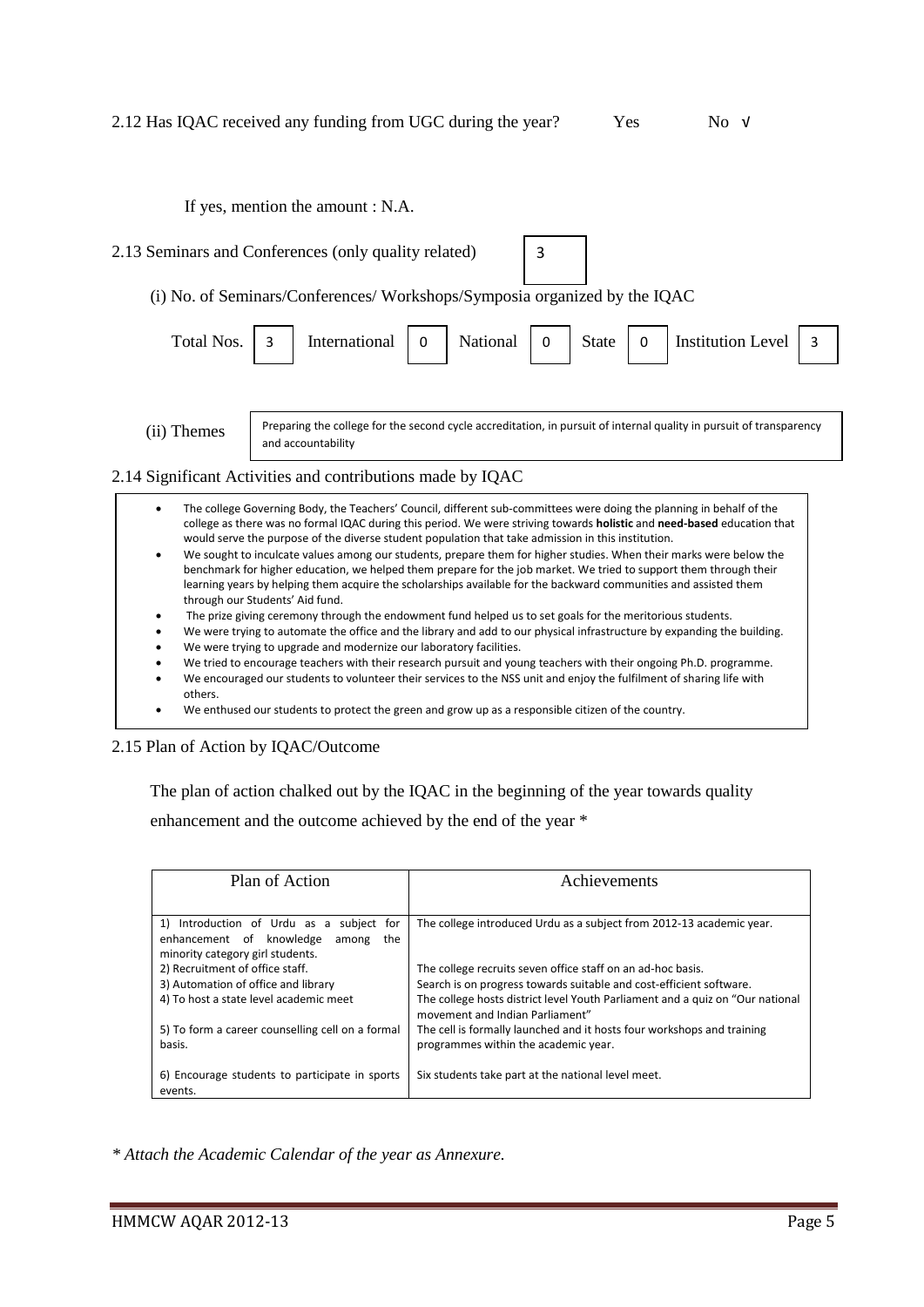| 2.15 Whether the AQAR was placed in statutory body<br><b>Yes</b>                          |  |  |  |  |  |
|-------------------------------------------------------------------------------------------|--|--|--|--|--|
| Management $\boxed{y}$ Syndicate $\boxed{\phantom{a}}$ Any other body                     |  |  |  |  |  |
| Provide the details of the action taken                                                   |  |  |  |  |  |
|                                                                                           |  |  |  |  |  |
| Before the AQAR 2012-13 was placed at the Governing Body, the draft was mailed to all the |  |  |  |  |  |

members with a prior notice. The AQAR was placed formally at the Governing Body and was discussed threadbare at the forum. All suggestions were incorporated at the final report.

The structure of the IQAC and the number of meetings held with various stakeholders represent 2015-16 academic year figures.

Part – B

## **Criterion – I**

# **1. Curricular Aspects**

| Level of the<br>Programme | Number of<br>existing<br>Programmes | Number of<br>programmes added<br>during the year | Number of<br>self-financing<br>programmes | Number of value<br>added / Career<br>Oriented<br>programmes |
|---------------------------|-------------------------------------|--------------------------------------------------|-------------------------------------------|-------------------------------------------------------------|
| PhD                       | $\theta$                            | $\Omega$                                         | $\Omega$                                  | $\Omega$                                                    |
| PG                        | $\theta$                            | $\overline{0}$                                   | $\theta$                                  | $\theta$                                                    |
| <b>UG</b>                 | $22(H+G)$                           | $\overline{0}$                                   | $\Omega$                                  | $\theta$                                                    |
| PG Diploma                | $\Omega$                            | $00 \,$                                          | $\Omega$                                  | $\theta$                                                    |
| <b>Advanced Diploma</b>   | $\overline{0}$                      | 00                                               | $\Omega$                                  | $\theta$                                                    |
| Diploma                   | $\theta$                            | $\overline{0}$                                   | $\Omega$                                  | $\theta$                                                    |
| Certificate               | $\overline{0}$                      | $\theta$                                         | $\Omega$                                  | $\overline{0}$                                              |
| Others                    | $\theta$                            | $\overline{0}$                                   | $\Omega$                                  | $\theta$                                                    |
| <b>Total</b>              | $22(H+G)$                           | $\theta$                                         | $\Omega$                                  | $\theta$                                                    |
| Interdisciplinary         | $\Omega$                            | $\overline{0}$                                   | $\Omega$                                  | $\theta$                                                    |
| Innovative                | $\mathbf{0}$                        | $\mathbf{0}$                                     | $\theta$                                  | $\boldsymbol{0}$                                            |

1.1 Details about Academic Programmes

1.2 (i) Flexibility of the Curriculum: CBCS/Core/Elective option / Open options (ii) Pattern of programmes: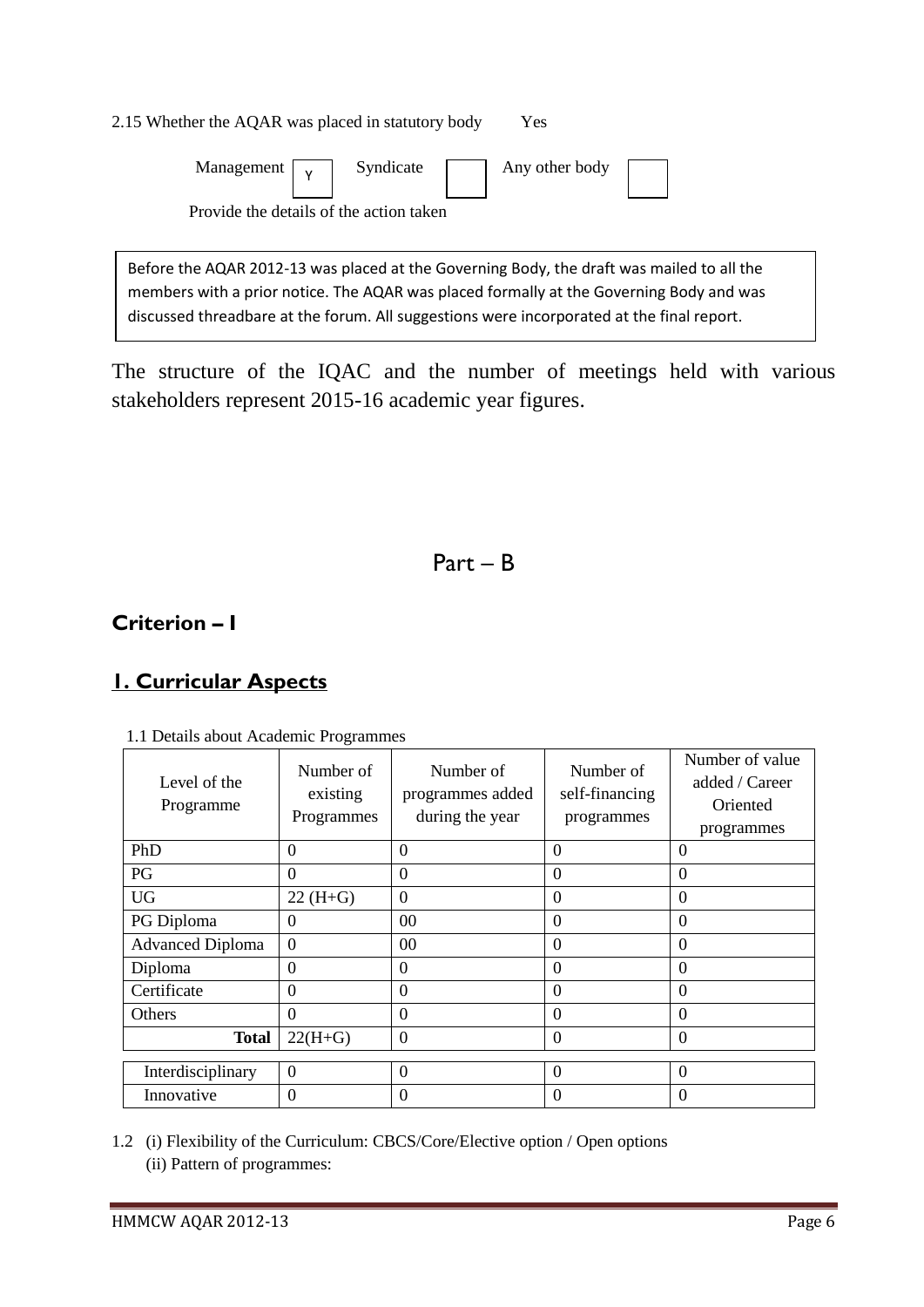|                                                     | Pattern   | Number of programmes                                   |
|-----------------------------------------------------|-----------|--------------------------------------------------------|
|                                                     | Semester  |                                                        |
|                                                     | Trimester |                                                        |
|                                                     | Annual    | $22 (H + G)$                                           |
| 1.3 Feedback from stakeholders*<br>(On all aspects) | Alumni    | Students<br>Employers<br>Parents<br>$\sqrt{ }$         |
| Mode of feedback                                    | Online    | Co-operating schools (for PEI)<br>Manual<br>$\sqrt{ }$ |

*\*Please provide an analysis of the feedback in the Annexure*

1.4 Whether there is any revision/update of regulation or syllabi, if yes, mention their salient aspects.

The West Bengal Government formed the West Bengal State University vide Act XXVIII of 2007. The college, with 62 other colleges of the North 24-Parganas, were affiliated to the new University by Government order. The University was following the statutes and syllabi of the University of Calcutta. The University began formulating its own syllabi in 2012. The college was playing a significant role in this regard with four teachers being member of Board of Studies and teachers' attending syllabus upgrade committee meetings. A workshop on UG syllabus revision was held in the college on 18th April, 2012 organised by the department of Sociology in collaboration with the West Bengal State University, Barasat. The syllabus was being unitized and circulated among students.

1.5 Any new Department/Centre introduced during the year. If yes, give details.

URDU (General) introduced in 2012-13

## **Criterion – II**

## **Teaching, Learning and Evaluation**

| 2.1 Total No. of  | Total | Asst. Professors   Associate Professors   Professors   Others |                    |
|-------------------|-------|---------------------------------------------------------------|--------------------|
| permanent faculty |       |                                                               | 11 CTT.<br>17 PTT. |

9

2.2 No. of permanent faculty with Ph.D.

| 2.3 No. of Faculty Positions<br>Recruited $(R)$ and Vacant $(V)$ | Asst.<br>Professors |    | Associate<br>Professors |    | Professors |                | Others |                | Total |                |
|------------------------------------------------------------------|---------------------|----|-------------------------|----|------------|----------------|--------|----------------|-------|----------------|
| during the year                                                  | R                   |    | R                       |    | R          |                | R      |                |       |                |
|                                                                  |                     | 13 | 00                      | 00 | 00         | 0 <sub>0</sub> | 00     | 0 <sub>0</sub> | 00    | 0 <sub>0</sub> |

2.4 No. of Guest and Visiting faculty and Temporary faculty

Guest Teachers: 40

The post of Professor does not exist for a college. Assistant Professors are promoted to Associate Professor through careeradvancement scheme. .

2.5 Faculty participation in conferences and symposia: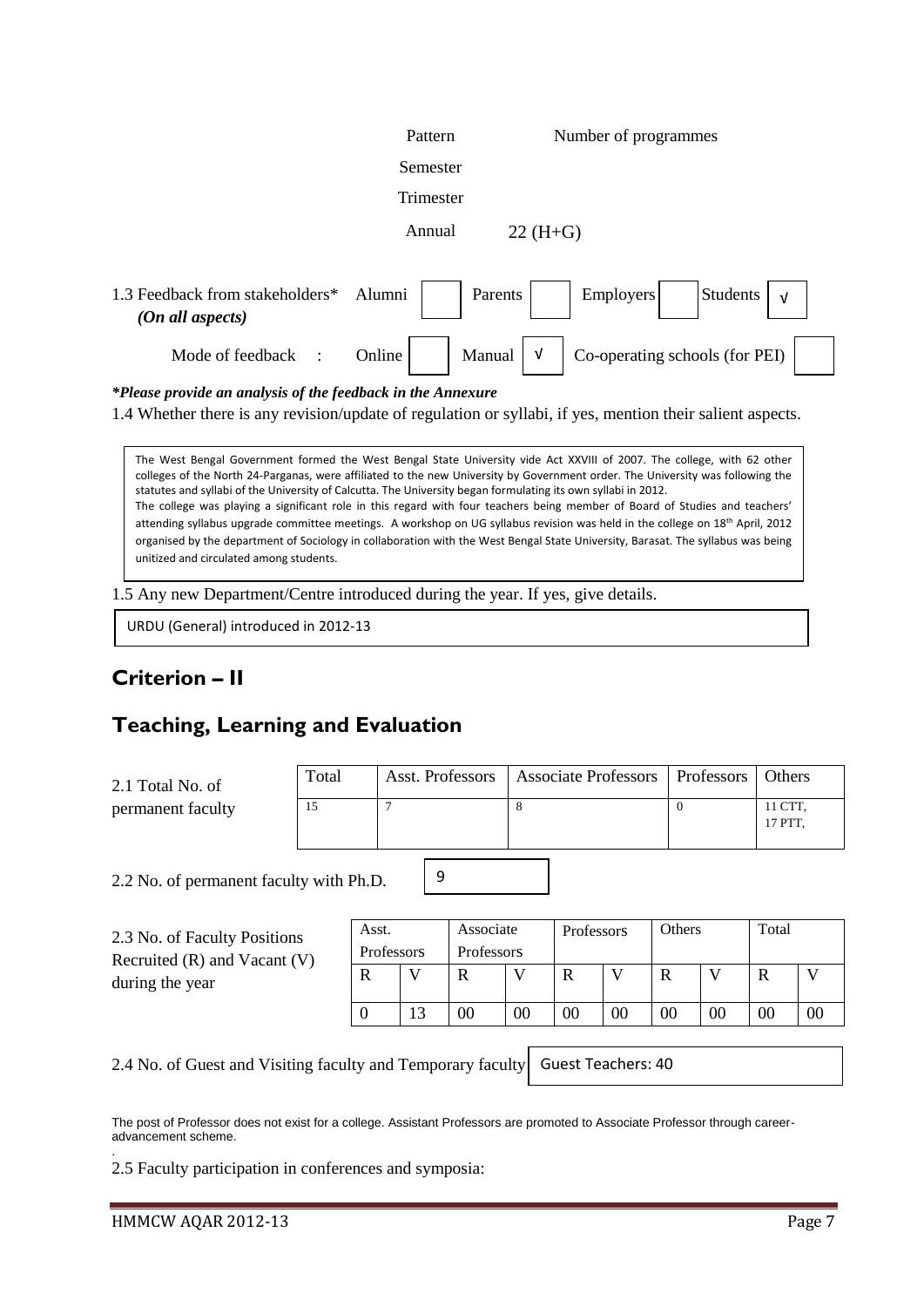| No. of Faculty          | International level | National level | State level |
|-------------------------|---------------------|----------------|-------------|
| Attended                |                     |                |             |
| Presented papers        | 08                  | ΩO             |             |
| <b>Resource Persons</b> | ЛJ                  | ററ             |             |

2.6 Innovative processes adopted by the institution in Teaching and Learning:

With the introduction of Urdu general the college threw itself open to challenges of new dimensions. The number of students from backward communities started taking admission to our college at a larger number. The medium of teaching immediately became bilingual. At this juncture the use of visual medium was fast emerging as a solution to fit the syllabus into the time frame. In addition to this students were made to prepare projects, wall magazines, presentations and participate in group discussions. Continuous internal assessment and upgrade of communicative skills of students were enhanced by arranging group discussion, extempore and debates on select topics of the curriculum. A leading Radio jockey of the city visited the college to deliver a lecture on the modalities of Radio reporting.

2.7 Total No. of actual teaching days during this academic year

| 217 |  |
|-----|--|
|     |  |

2.8 Examination/ Evaluation Reforms initiated by

the Institution (for example: Open Book Examination, Bar Coding,

Double Valuation, Photocopy, Online Multiple Choice Questions)

The college runs on a continuous evaluation mechanism. One mid-term and one end term examination is conducted for first year students. As time runs short with second and third year classes, the mid-term tests are not organized centrally. Flexibility is given to the individual department to hold mid-term tests in the form of quizzes, group-discussions, short-answer type questions and open book tests. Practical classes are monitored regularly. The performance and attendance of a student in her practical classes are carried forward to the university evaluation system. To improve the communicative skills of students they are encouraged to participate in group discussion, extempore presentations and debates on topics related to the curriculum.

2.9 No. of faculty members involved in curriculum restructuring/revision/syllabus development as member of Board of Study/Faculty/Curriculum Development workshop

4 (Board of studies)

- **A workshop on UG syllabus revision was held in the college on 18th April, 2012 organised by the department of Sociology in collaboration with the West Bengal State University, Barasat.**
- 2.10 Average percentage of attendance of students

75%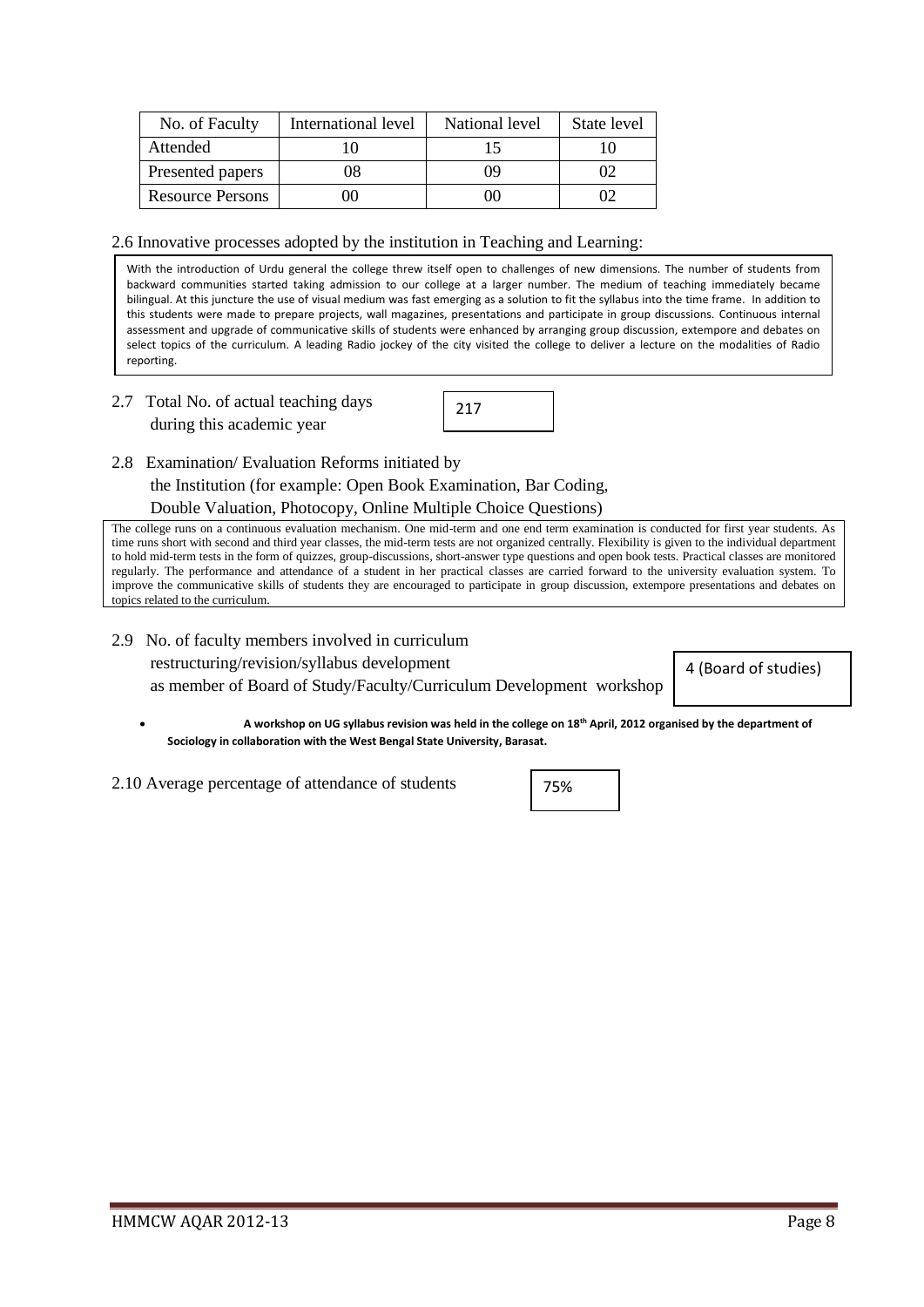## 2.11 Course/Programme wise

distribution of pass percentage :

|                          |     | Division      |       |         |        |        |  |  |
|--------------------------|-----|---------------|-------|---------|--------|--------|--|--|
|                          |     |               |       |         |        |        |  |  |
|                          |     | Distinction % | $I\%$ | $\Pi$ % | III %  | Pass % |  |  |
| Bengali                  | 50  | N.A.          | 00    | 93.94   | 0.06   | 94.00  |  |  |
| Botany                   | 03  | N.A.          | 33.3  | 66.7    | $00\,$ | 100    |  |  |
| Chemistry                | 02  | N.A.          | 00    | 100     | $00\,$ | 100    |  |  |
| Economics                | 00  | N.A.          | N.A.  | N.A.    | N.A    |        |  |  |
|                          |     |               |       |         |        | N.A    |  |  |
| English                  | 16  | N.A.          | 00    | 62.5    | 37.5   | 100    |  |  |
| Education                | 30  | N.A.          | 00    | 96.63   | 0.03   | 96.66  |  |  |
| Food and                 | 25  | N.A.          | 24.00 | 76      | $00\,$ |        |  |  |
| Nutrition                |     |               |       |         |        | 100    |  |  |
| Geography                | 42  | N.A.          | 00    | 85.23   | 10     | 95.23  |  |  |
| Journalsim and           | 21  | N.A.          | 00    | 100     | 00     |        |  |  |
| Mass Comm.               |     |               |       |         |        | 100    |  |  |
| History                  | 12  | N.A.          | 00    | 91.66   | 8.34   | 100    |  |  |
| Philosophy               | 23  | N.A.          | 9.09  | 68.18   | 22.72  | 95.65  |  |  |
| <b>Political Science</b> | 18  | N.A.          | 00    | 100     | $00\,$ | 100    |  |  |
| Pschychology             | 06  | N.A.          | 00    | 100     | $00\,$ | 100    |  |  |
| Music                    | 00  | N.A.          | N.A   | N.A     | N.A    | N.A.   |  |  |
| Sanskrit                 | 13  | N.A.          | 00    | 75.00   | 25.00  | 92.30  |  |  |
| Sociology                | 14  | N.A.          | 7.14  | 92.85   | $00\,$ | 100    |  |  |
| Zoology                  | 09  | N.A.          | 22.22 | 77.77   | $00\,$ | 100    |  |  |
| B.A. (General)           | 145 | N.A.          | 00    | 4.37    | 90.10  | 94.48  |  |  |
| B.Sc. (General)          | 32  | N.A.          | 00    | 23.33   | 70.41  | 93.75  |  |  |

2.12 How does IQAC Contribute/Monitor/Evaluate the Teaching & Learning processes :

The college did not have a formal IQAC in 2012-13. The Governing Body of the college, the Teachers' Council, the academic sub-committee monitored the teaching, learning and evaluation processes. To maintain transparency and accountability in the system, the academic calendar was followed meticulously. A departmental meeting at the beginning of the academic session was held to distribute the syllabus. Fitting into the institutional calendar, the academic calendar had the syllabus unitized and carried the names of faculty deputed to teach it. The management took serious note to monitor the actual progress as per the academic calendar. The heads of the department held a mid-term review meeting with the departmental faculty to review the progress. In case of a personal exigency of a teacher, the HoD reallocated the part among other members of the faculty.

2.13 Initiatives undertaken towards faculty development

| <b>Faculty / Staff Development Programmes</b> | Number of faculty<br>benefitted |
|-----------------------------------------------|---------------------------------|
| Refresher courses                             |                                 |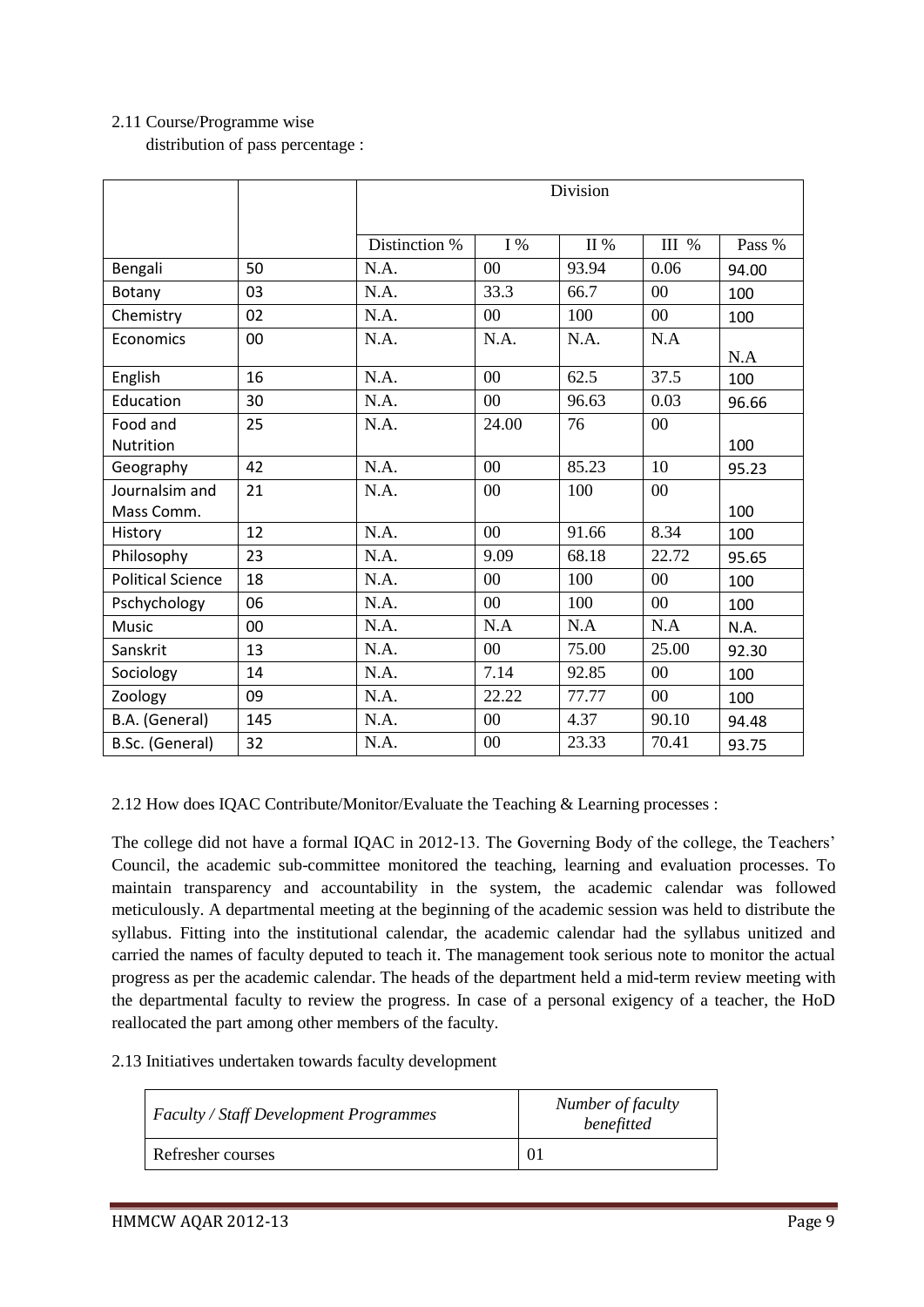| UGC – Faculty Improvement Programme            | 0 <sup>0</sup> |
|------------------------------------------------|----------------|
| HRD programmes                                 | 0 <sup>0</sup> |
| Orientation programmes                         | 03             |
| Faculty exchange programme                     | 0 <sup>0</sup> |
| Staff training conducted by the university     | 00             |
| Staff training conducted by other institutions | 0 <sup>0</sup> |
| Summer / Winter schools, Workshops, etc.       | 0 <sup>0</sup> |
| Others                                         | 0 <sup>0</sup> |

2.14 Details of Administrative and Technical staff

| Category               | Number of<br>Permanent<br><b>Employees</b> | Number of<br>Vacant<br>Positions | Number of<br>permanent<br>positions filled<br>during the Year | Number of<br>positions filled<br>temporarily |
|------------------------|--------------------------------------------|----------------------------------|---------------------------------------------------------------|----------------------------------------------|
| Administrative Staff   |                                            |                                  |                                                               |                                              |
| <b>Technical Staff</b> | 4                                          |                                  |                                                               |                                              |

The college has government approved Night Guard, Guard, Bearer and a Sweeper. As the office was extremely short-staffed, the college appointed seven office staff on an ad-hoc basis to meet the day-today work-load of the office. The Management has appointed a Physical Instructor on contract.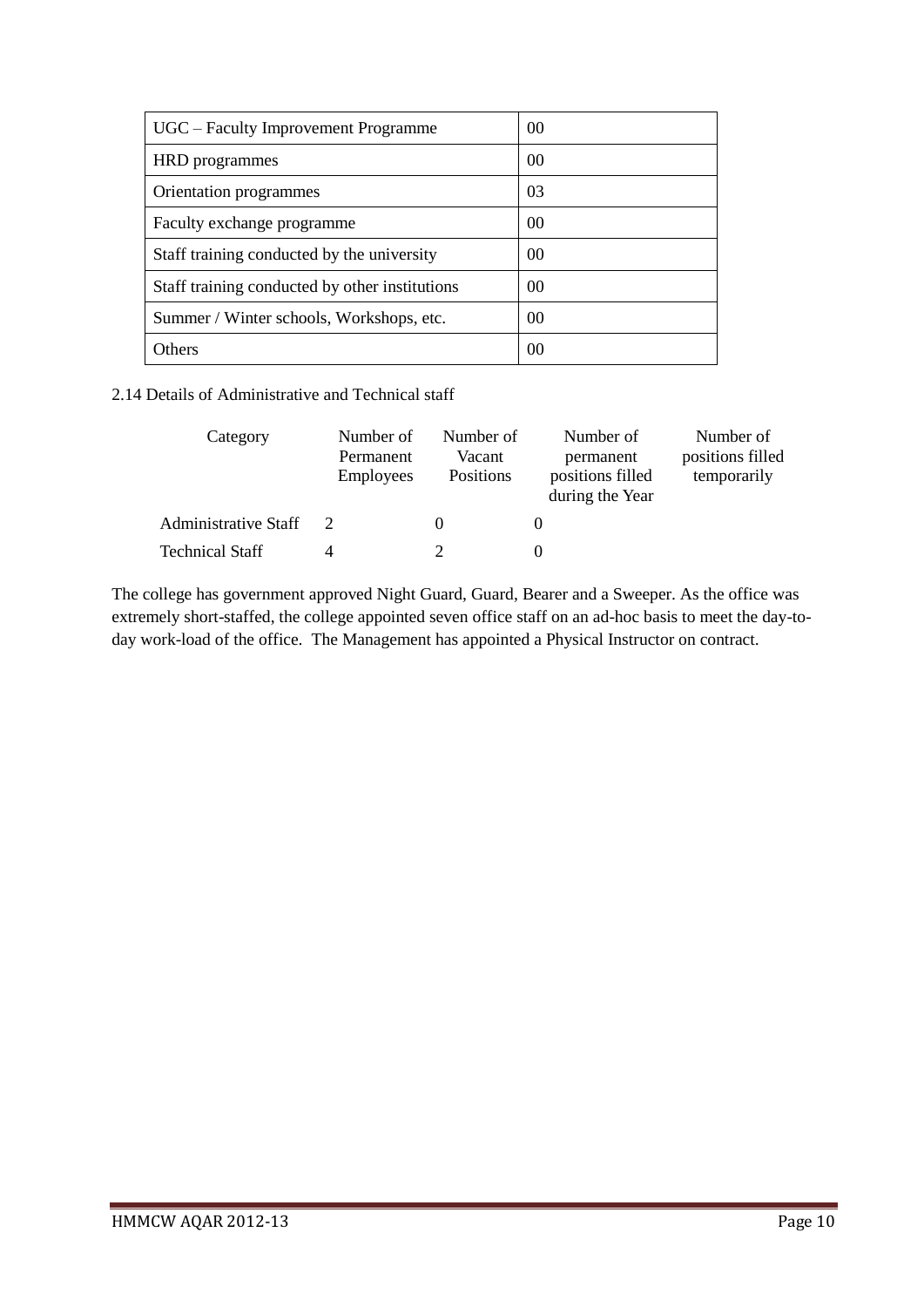# **Criterion – III**

## **3. Research, Consultancy and Extension**

3.1 Initiatives of the IQAC in Sensitizing/Promoting Research Climate in the institution

No new MRP project was credited to the college during this academic year. The interdisciplinary UGC-UPE project with Dept of History, University of Calcutta was ongoing. Despite the departments being run on a single full-time staff basis, they were participating, presenting and publishing research articles.

## 3.2 Details regarding major projects

|                     | Completed | Ongoing | Sanctioned | Submitted |
|---------------------|-----------|---------|------------|-----------|
| Number              | 00        | 00      | $00\,$     | $00\,$    |
| Outlay in Rs. Lakhs | $00\,$    | 00      | $00\,$     | 00        |

## 3.3 Details regarding minor projects

|                     | Completed | Ongoing | Sanctioned | Submitted |
|---------------------|-----------|---------|------------|-----------|
| Number              | $00\,$    | 00      | 00         | 00        |
| Outlay in Rs. Lakhs | 00        | 00      | $00\,$     | 00        |

3.4 Details on research publications:

|                          | International | <b>National</b> | Others |
|--------------------------|---------------|-----------------|--------|
| Peer Review Journals     |               |                 |        |
| Non-Peer Review Journals |               | 04              | 00     |
| e-Journals               | OC            | 00              | 00     |
| Conference proceedings   |               |                 | 00     |

3.5 Details on Impact factor of publications:

| <b>Range</b> | $A$ $\Gamma$ $A$ $\Gamma$<br>$\sim$ $\sim$ $\sim$<br>т.<br>∸. – | Average |  | h-index |  | Nos. in SCOPUS |  |
|--------------|-----------------------------------------------------------------|---------|--|---------|--|----------------|--|
|--------------|-----------------------------------------------------------------|---------|--|---------|--|----------------|--|

3.6 Research funds sanctioned and received from various funding agencies, industry and other organisations

| Nature of the Project                                                   | Duration<br>Year | Name of the<br>funding Agency | Total grant<br>sanctioned | Received                |
|-------------------------------------------------------------------------|------------------|-------------------------------|---------------------------|-------------------------|
| Major projects                                                          |                  |                               |                           |                         |
| <b>Minor Projects</b>                                                   |                  |                               |                           |                         |
| <b>Interdisciplinary Projects</b>                                       | 2011             | <b>UGC</b>                    | $2.5$ lakh*               | $2.5$ lakh              |
| Industry sponsored                                                      |                  |                               |                           |                         |
| Projects sponsored by the<br>University/College                         |                  |                               |                           |                         |
| Students research projects<br>(other than compulsory by the University) |                  |                               |                           |                         |
| Any other (Specify)                                                     |                  |                               |                           |                         |
| Total                                                                   |                  |                               | $2.5$ lakh <sup>*</sup>   | $2.5$ lakh <sup>*</sup> |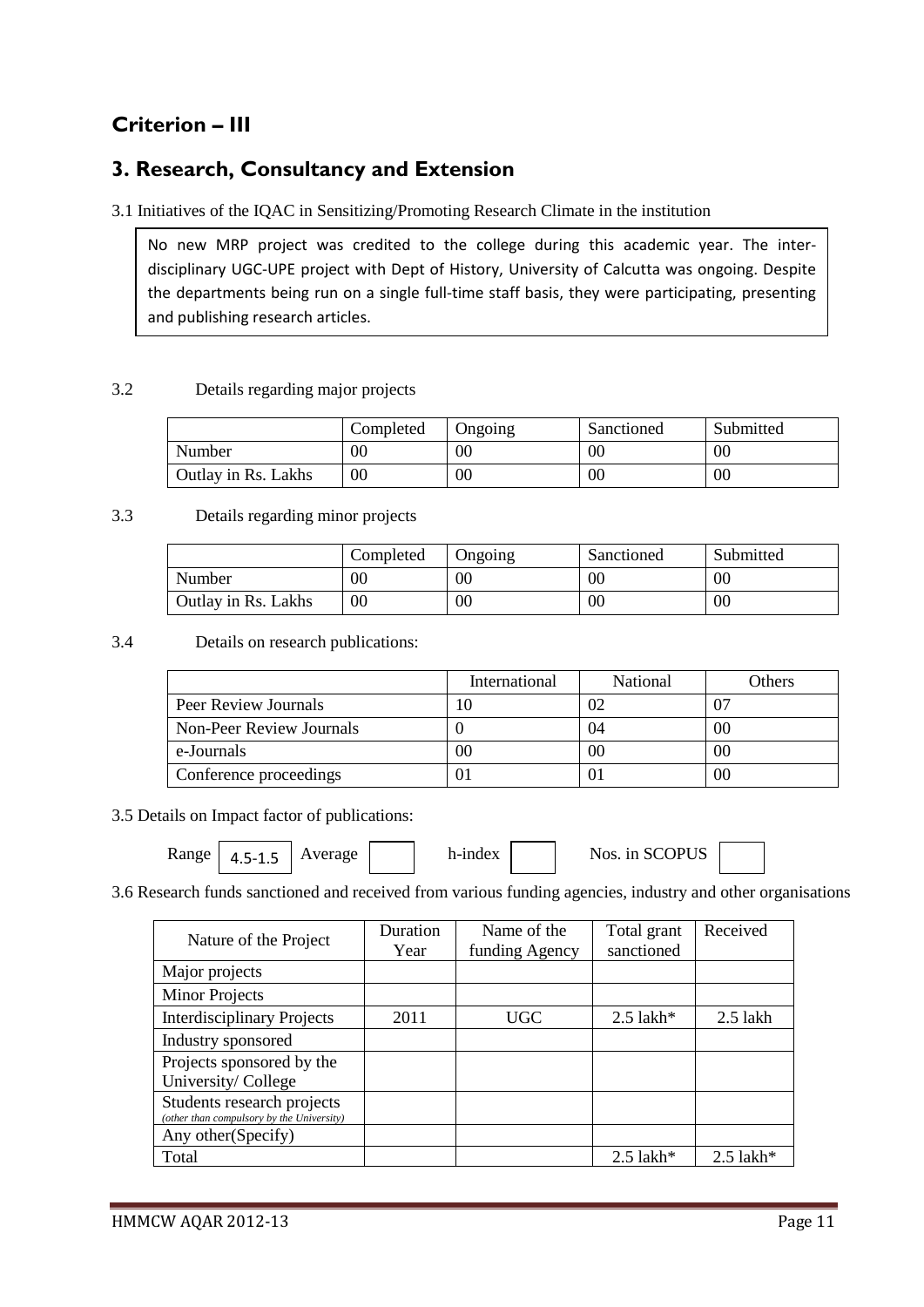\* The funds were credited to the University of Calcutta, Department of History, as the project was to be carried out at that institution.

| 3.7 No. of books published i) With ISBN No.                                                     |                            |                        | 01                                    | <b>Chapters in Edited Books</b> |                                               | 02           |          |  |
|-------------------------------------------------------------------------------------------------|----------------------------|------------------------|---------------------------------------|---------------------------------|-----------------------------------------------|--------------|----------|--|
| 3.8 No. of University Departments receiving funds from                                          |                            | ii) Without ISBN No.   |                                       |                                 |                                               |              |          |  |
|                                                                                                 | UGC-SAP<br><b>DPE</b>      | 00<br>00               | CAS<br>00                             |                                 | <b>DST-FIST</b><br><b>DBT</b> Scheme/funds    |              | 00<br>00 |  |
| 3.9 For colleges                                                                                | Autonomy<br><b>INSPIRE</b> | 00<br>00               | <b>CPE</b><br>00<br><b>CE</b><br>00   |                                 | <b>DBT</b> Star Scheme<br>Any Other (specify) | 00<br>00     |          |  |
| 3.10 Revenue generated through consultancy                                                      |                            |                        | 00                                    |                                 |                                               |              |          |  |
| 3.11 No. of conferences                                                                         |                            | Level                  | International                         | National                        | <b>State</b>                                  | University   | College  |  |
|                                                                                                 |                            | Number                 | $00\,$                                | $00\,$                          | $00\,$                                        | 00           | 00       |  |
| organized by the Institution                                                                    |                            | Sponsoring<br>agencies | N.A.                                  | N.A.                            | N.A.                                          | N.A.         | N.A.     |  |
| 3.12 No. of faculty served as experts, chairpersons or resource persons                         |                            |                        |                                       |                                 | 02                                            |              |          |  |
| 3.13 No. of collaborations                                                                      |                            | International          | 00                                    | National                        | 01                                            | Any other 01 |          |  |
| 3.14 No. of linkages created during this year                                                   |                            |                        | 00                                    |                                 |                                               |              |          |  |
| 3.15 Total budget for research for current year in lakhs:                                       |                            |                        |                                       |                                 |                                               |              |          |  |
| From Funding agency                                                                             | 00                         |                        | From Management of University/College |                                 |                                               | 00           |          |  |
| Total                                                                                           | 00                         |                        |                                       |                                 |                                               |              |          |  |
| 3.16 No. of patents received this year<br>Type of Patent<br>Number<br>National<br>Applied<br>00 |                            |                        |                                       |                                 |                                               |              |          |  |
|                                                                                                 |                            |                        |                                       | Granted                         | 00                                            |              |          |  |
|                                                                                                 |                            | International          |                                       | Applied                         | $00\,$                                        |              |          |  |
|                                                                                                 |                            |                        |                                       | Granted                         | 00                                            |              |          |  |
|                                                                                                 |                            |                        | Commercialised                        | Applied                         | 00                                            |              |          |  |
| 3.17 No. of research awards/                                                                    |                            |                        |                                       | Granted                         | 00                                            |              |          |  |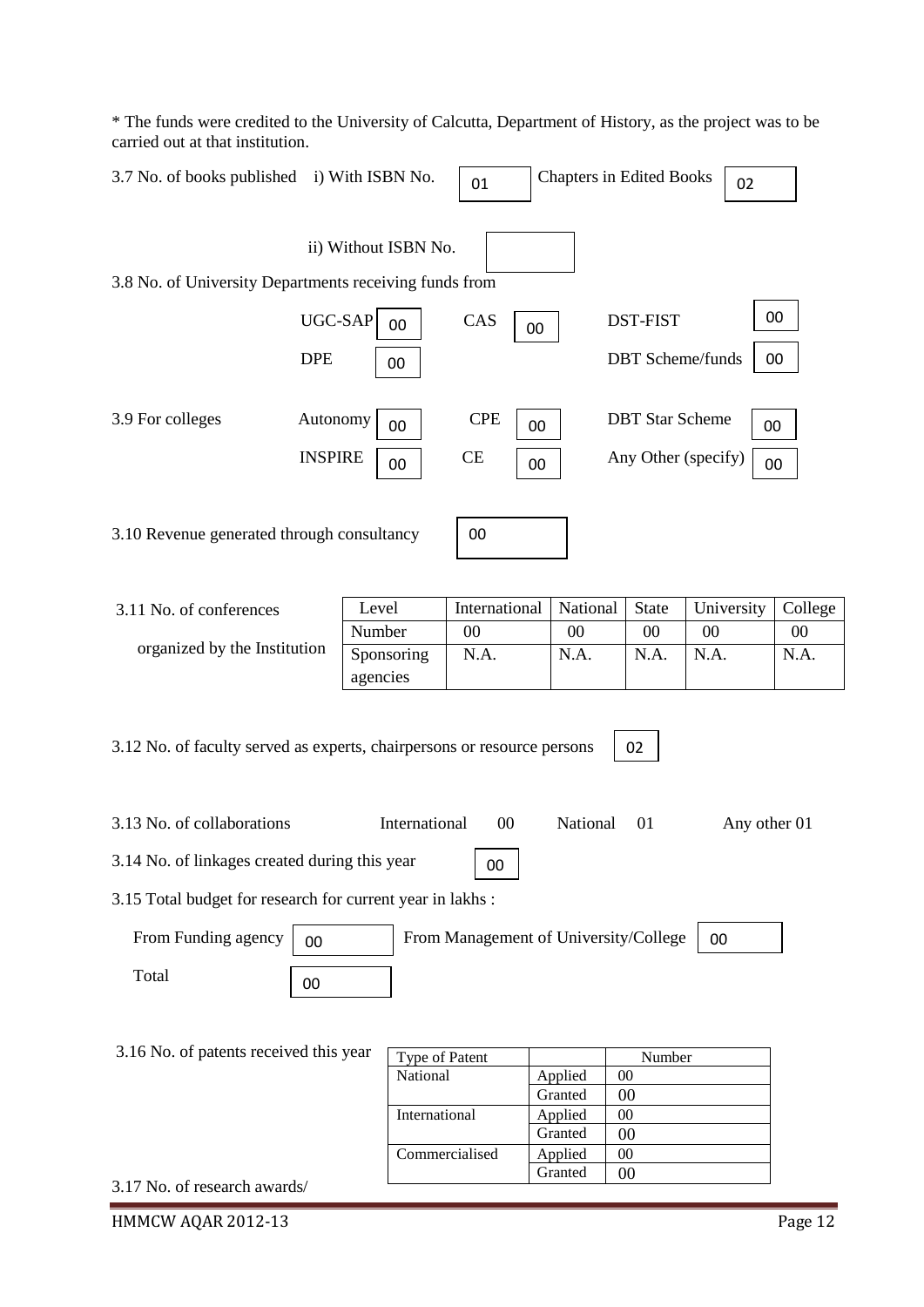recognitions received by faculty and research fellows

|                 | Total   International   National   State   University   Dist   College |    |                 |           |  |
|-----------------|------------------------------------------------------------------------|----|-----------------|-----------|--|
| $\overline{00}$ | $\overline{00}$                                                        | 00 | $\overline{00}$ | $\sim 00$ |  |

3.18 No. of faculty from the Institution who are Ph. D. Guides and students registered under them

| lents registered under them |  |  |  |  |  |  | $\overline{)}$ 00 |  |  |
|-----------------------------|--|--|--|--|--|--|-------------------|--|--|
| $\cdots$                    |  |  |  |  |  |  | . .               |  |  |

3.19 No. of Ph.D. awarded by faculty from the Institution

3.20 No. of Research scholars receiving the Fellowships (Newly enrolled + existing ones)

00

00

| <b>JRF</b>                                       | 00 | <b>SRF</b> | 00 | <b>Project Fellows</b> | 00        | Any other           | 00 |
|--------------------------------------------------|----|------------|----|------------------------|-----------|---------------------|----|
| 3.21 No. of students Participated in NSS events: |    |            |    |                        |           |                     |    |
|                                                  |    |            |    | University level       | 50        | State level         | 00 |
|                                                  |    |            |    | National level         | 00        | International level | 00 |
| 3.22 No. of students participated in NCC events: |    |            |    |                        |           |                     |    |
|                                                  |    |            |    | University level       | 00        | State level         | 00 |
|                                                  |    |            |    | National level         | 00        | International level | 00 |
| 3.23 No. of Awards won in NSS:                   |    |            |    |                        |           |                     |    |
|                                                  |    |            |    | University level       | 00        | State level         | 00 |
|                                                  |    |            |    | National level         | 00        | International level | 00 |
| 3.24 No. of Awards won in NCC:                   |    |            |    |                        |           |                     |    |
|                                                  |    |            |    | University level       | <b>NA</b> | State level         | NA |

National level  $\begin{array}{|c|c|} \hline \text{NA} & \text{International level} \\ \hline \end{array}$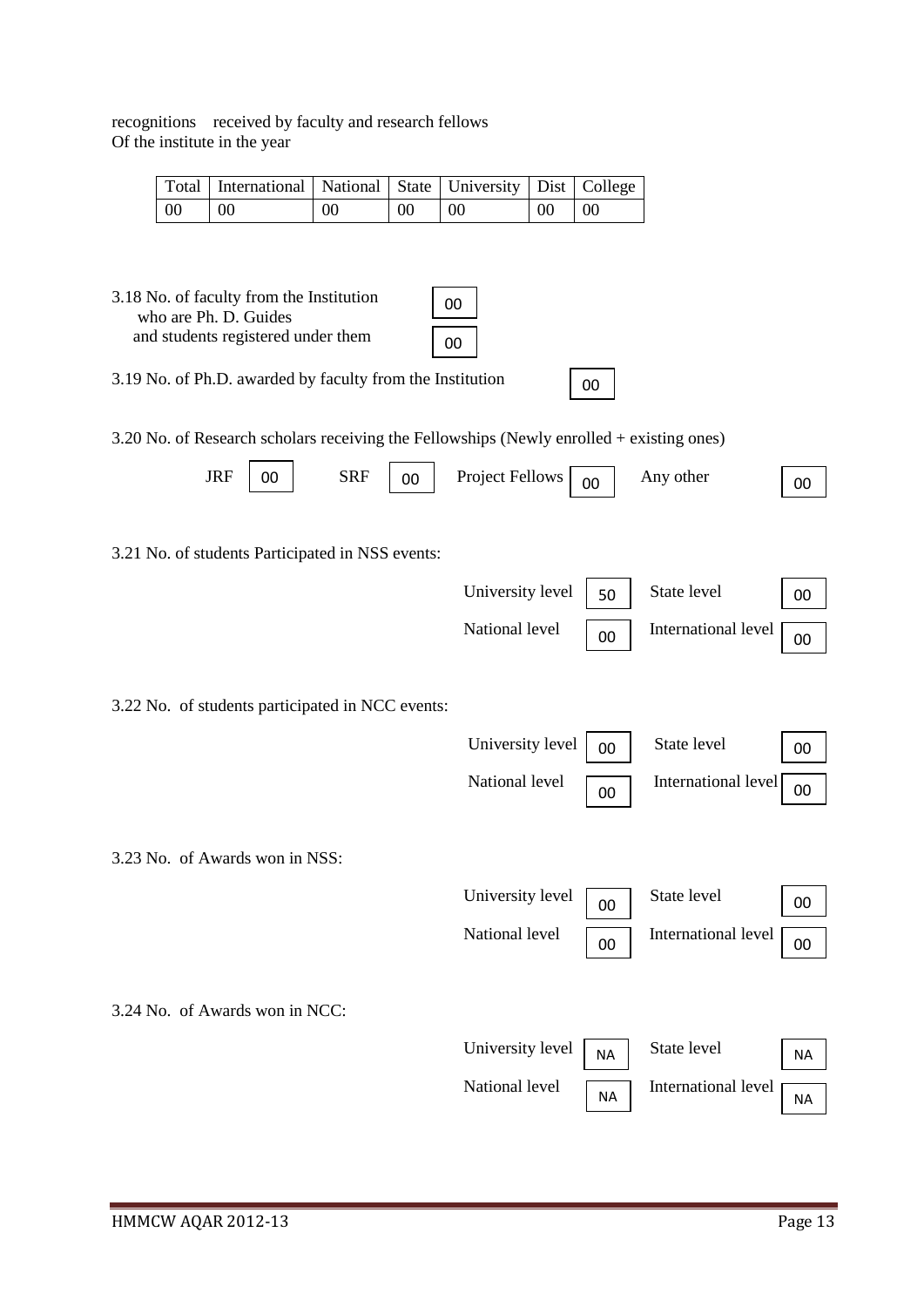3.25 No. of Extension activities organized



3.26 Major Activities during the year in the sphere of extension activities and Institutional Social Responsibility

- SadbhavanaDiwas celebrations
- Awareness Campaign against Pollution in nearby locality
- Safety campaign in Railway Station
- Campus and Library Cleaning
- Tree Conservation and Protection
- The college hosted the District Youth Mock Parliament and National Independence struggle Quiz contest with the District Administration and the West Bengal State University, Barasat. We bagged the second runners' up position in the group event and was the winner in the individual participant category.

## **Criterion – IV 4. Infrastructure and Learning Resources**

4.1 Details of increase in infrastructure facilities:

| Facilities                                                                               | Existing                 | Newly created  | Source of<br>Fund                        | Total                    |
|------------------------------------------------------------------------------------------|--------------------------|----------------|------------------------------------------|--------------------------|
| Campus area                                                                              | $12805$ sq m<br>(approx) | $00\,$         | <b>NA</b>                                | $12805$ sq m<br>(approx) |
| Built up area                                                                            | 1313.4 sq m<br>approx    |                |                                          | 1313.4 sq m<br>approx    |
| Class rooms                                                                              | 27                       | $\Omega$       | $\overline{0}$                           | 27                       |
| Laboratories                                                                             | 16                       | $\overline{0}$ | $\boldsymbol{0}$                         | 16                       |
| <b>Seminar Halls</b>                                                                     | $\mathbf{1}$             | $\overline{0}$ | $\theta$                                 | $\mathbf{1}$             |
| No. of important equipments<br>purchased ( $\geq 1$ -0 lakh) during the<br>current year. |                          |                |                                          |                          |
| Value of the equipment purchased<br>during the year (in Rs)                              | 3,55,755                 | 2,56,273       | MLA grant,<br>UGC and<br>college<br>fund | 6,12,028                 |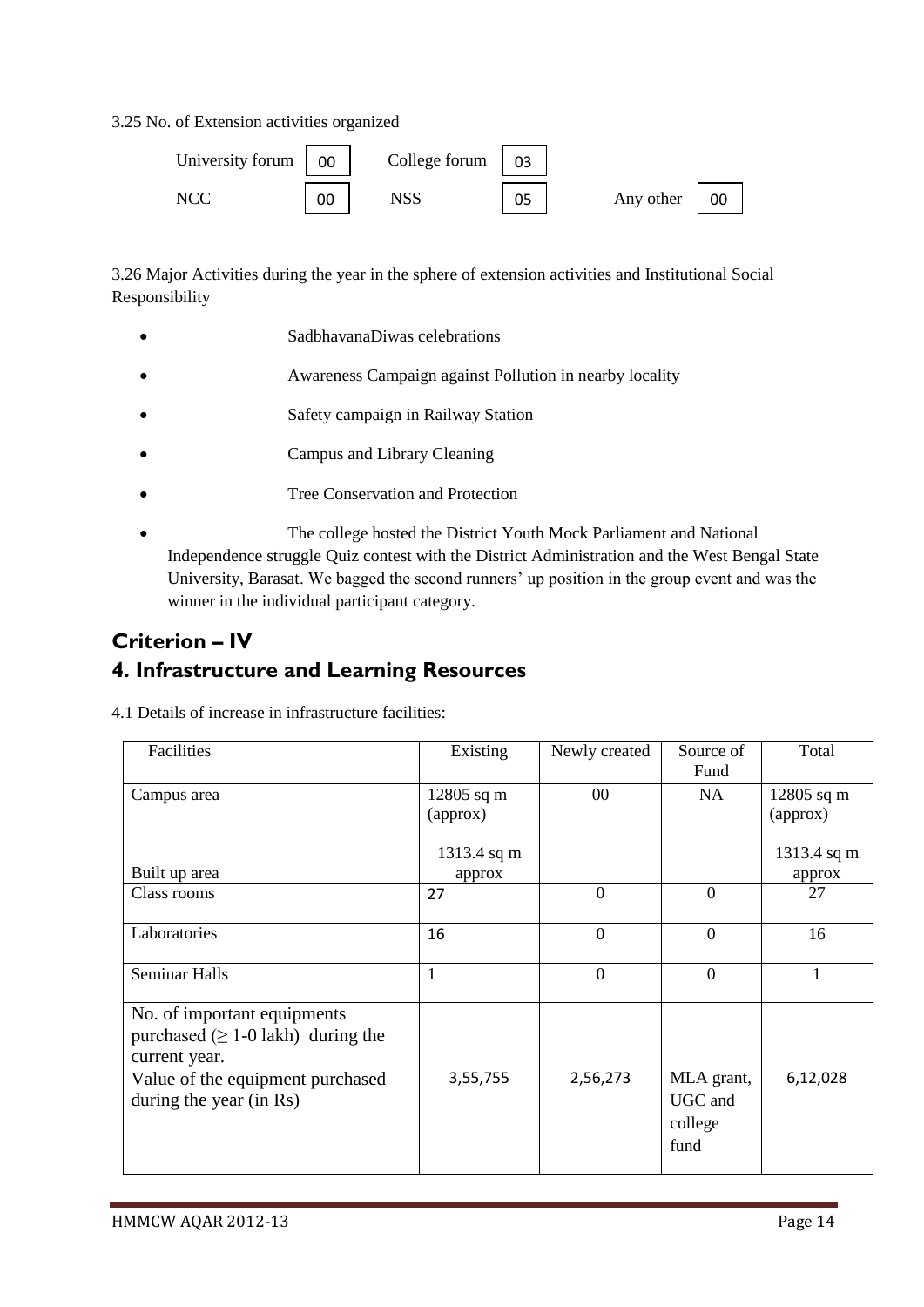### 4.2 Computerization of administration and library

A decision was taken in 2010-11 to fully automate the office and library. But keeping the resource constraint in consideration, it was proposed to be done in phases. The Accounts Department of the college was automated first using the basic Tally. Efforts were being taken to digitalize the office work.

As the librarian of the college was superannuated, the library was being run by ad-hoc staff. The requisition towards appointment of the new librarian was being put up to the College Service Commission, West Bengal. The search for an appropriate library software was on. Meanwhile, the library data was being maintained physically.

## 4.3 Library services:

|                         | Existing |        |        | Newly added | Total  |       |
|-------------------------|----------|--------|--------|-------------|--------|-------|
|                         |          | Value  | No.    |             |        | Value |
|                         | No.      |        |        |             | No.    |       |
| <b>Books</b>            | 15146    | 5527   | 15     | 1760        | 15161  | 7287  |
|                         |          |        |        |             |        |       |
| e-Books                 | 00       | $00\,$ | $00\,$ | e-Books     | $00\,$ | 00    |
|                         |          |        |        |             |        |       |
| Journals                | 02       |        |        | Journals    | 02     |       |
| e-Journals              | 00       | $00\,$ | $00\,$ | e-Journals  | 00     | 00    |
| <b>Digital Database</b> | 00       | $00\,$ | $00\,$ | Digital     | $00\,$ | 00    |
|                         |          |        |        | Database    |        |       |
| CD & Video              | 00       | $00\,$ | $00\,$ | CD & Video  | $00\,$ | 00    |
|                         |          |        |        |             |        |       |
| Others (specify)        |          |        |        | Others      |        |       |
|                         |          |        |        | (specify)   |        |       |

We have not been able to ascertain the existing value of all books in the library before 2011-12. We would treat 2011-12 as the base year and cumulate it further forward.

4.4 Technology up gradation (overall)

|          | Total<br>Computers | Computer<br>Labs | Internet     | <b>Browsing</b><br>Centres | Computer<br>Centres | Office | Depart-<br>ments | Others           |
|----------|--------------------|------------------|--------------|----------------------------|---------------------|--------|------------------|------------------|
| Existing | 29                 |                  |              |                            |                     |        | v                | 0                |
| Added    |                    | O                |              | v                          | U                   |        | ◠                | $\boldsymbol{0}$ |
| Total    | 33                 | 3                | <sub>0</sub> |                            |                     | 6      |                  | $\theta$         |

4.5 Computer, Internet access, training to teachers and students and any other programme for technology upgradation (Networking, e-Governance etc.)

Internet nodes were installed in office for staff and teachers' use. Internet nodes in computer laboratory were added for students' use. The new computers purchased in this period were dedicated for office. Fees were still being taken by the college accounts department. Rounds of discussion were being held with the adjacent banks towards collection of fees.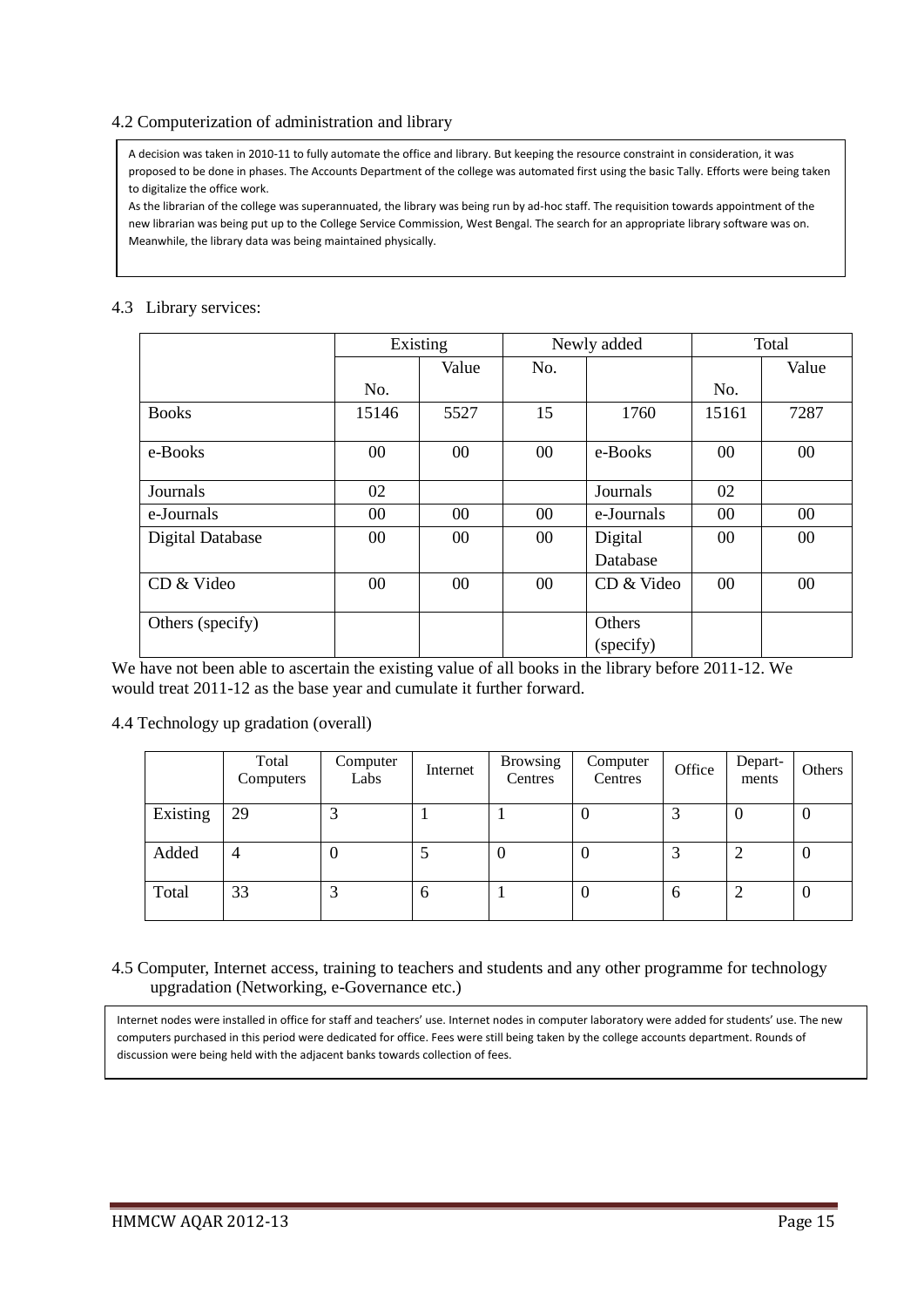4.6 Amount spent on maintenance:

- i) ICT
- ii) Campus Infrastructure and facilities
- iii) Equipments
- iv) Others



358,984

**Total :** 

# **Criterion – V 5. Student Support and Progression**

#### 5.1 Contribution of IQAC in enhancing awareness about Student Support Services

The college is situated at a very conservative locality of the Metropolis. A large section of our students are from the suburbs and the local train services serve as the lifeline for the college. Even today a sizeable section of our students are first generation learners from their family. With the introduction of Urdu as part of the subjects offered by the college, the number of minority students taking admission to this college has recorded a sharp increase.

Another challenge was thrown open before the institution from the Minority Class students as they could not access the vernacular text books. Additionally, they were weak in English as by the West Bengal State Government policy they began learning English from the Eighth Standard. Keeping these in mind, the college had to be extra sensitive and accommodative to cater to the needs of its pupil. Powerpoint presentations (prepared within the institution and downloaded from the Web) are used in class and later handed over to minority students to ease their interface with English text-books.

We had to formulate separate policies for (i) Meritorious, bright and diligent pupil who would pursue higher studies (ii) average students who would finish their formal education here (iii) backward students who need support in progression.

- Just after admission a notice was put up for students to apply for free studentship. The teachers encouraged the students to put in the application. The authority tries to maximise the number of applicants to at least half-free studentship
- The college takes regular action to inform students from backward category about the different scholarships and subsidies made available for them by state and central government.
- A Students' Aid Fund was created by the Students' Union to help those who needed the assistance.
- Special remedial classes for SC/ST and other backward category students.
- Department organizes special remedial classes for slow learners.
- The institution gears up itself to form a Career Counselling Cell to help students identify their skill and bridge the soft skill gap and prepares them for the white-collar job market.
- Brighter students are made to prepare their answers and get it checked by the faculty before the semester examination. She is given complete access to the seminar library reference books and encouraged to search the Web for more.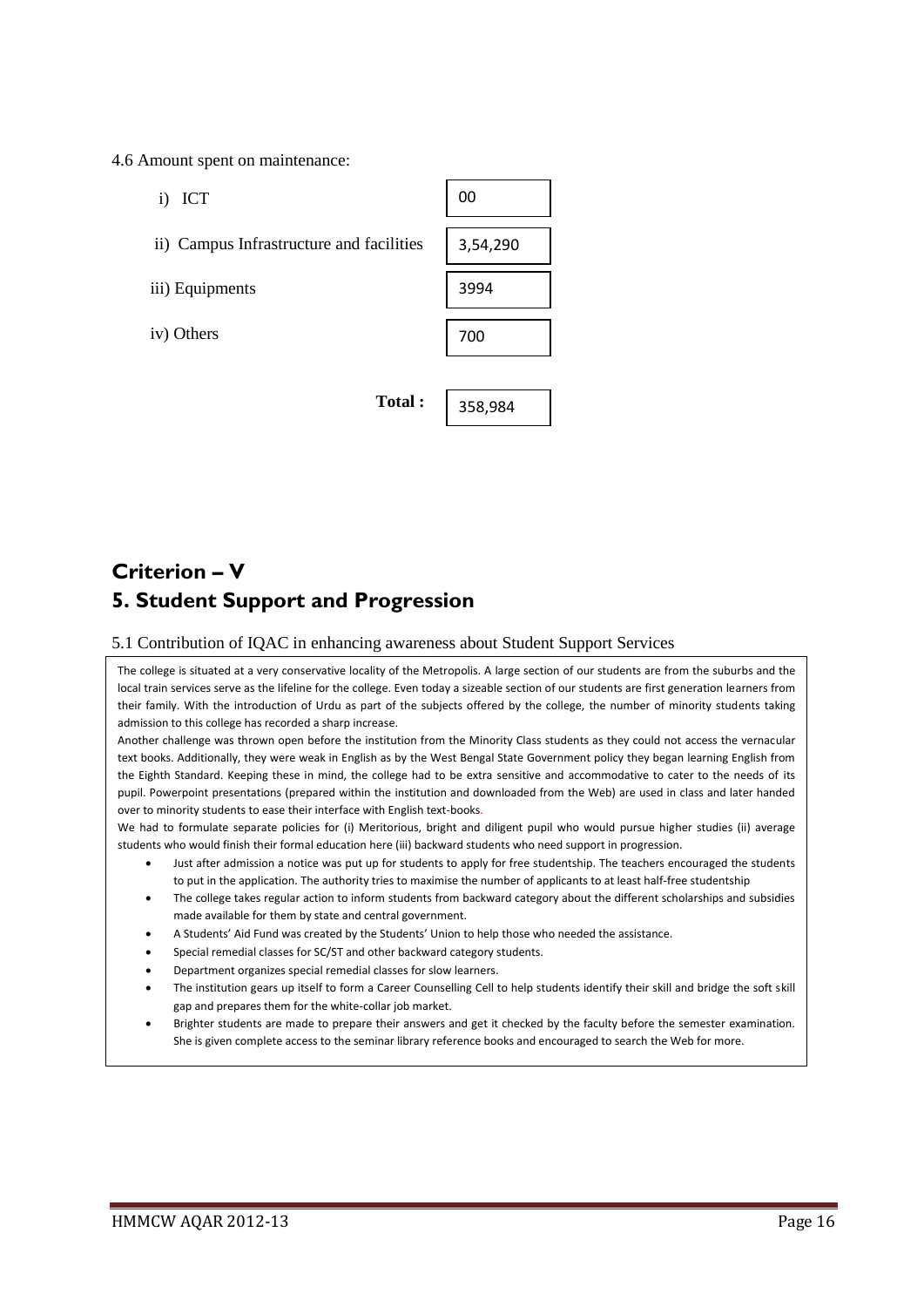#### 5.2 Efforts made by the institution for tracking the progression

Apart from end of the term tests, departments conducts class tests (both written and oral), unit tests and end of the session evaluation examination to judge the progress of students. Department has conducted regular parent teacher meetings to intimate parents about the progress of their wards. To encourage students to actively participate in the curriculum, industry and field visits were organized. The results are compared, contrasted, discussed and shared with parents.

The Food and Nutrition week continues with its full ambience. Journalism and Mass Communication department students prepare documentaries as part of their curriculum. The projects are viewed by the faculty with suggestions on improvement. The students of the psychology department along with the faculty are in charge of counselling cell of the college. In order to maintain anonymity and privacy of the student who approached the cell, no data is kept on this regard.



5.4 Details of student support mechanism for coaching for competitive examinations (If any)

No formal mechanism exists in this regard. The faculty puts its utmost endeavour to prepare a student for the competitive examination, as and when required.

No. of students beneficiaries

|--|

5.5 No. of students qualified in these examinations



#### 5.6 Details of student counselling and career guidance

HE psychology department of the college was holding regular counseling session with students helping them to overcome their rears,<br>| anxieties and stresses and gearing them up to fight the outer world. No records were, how Career counselling cell was formed at the end of 2012-13 academic session. It conducted several seminars, workshop, training programmes in collaboration with various career and skill development oriented institutions like Vivek Path, WE, i-Leap and Suraksha. It was able to upgrade the skills and send students for job training. The career guidance cell coordinator and his team was meeting students regularly and counselling them regularly on job choices, career options and soft skill development alternatives. The psychology department of the college was holding regular counselling session with students helping them to overcome their fears, identity and privacy of the student.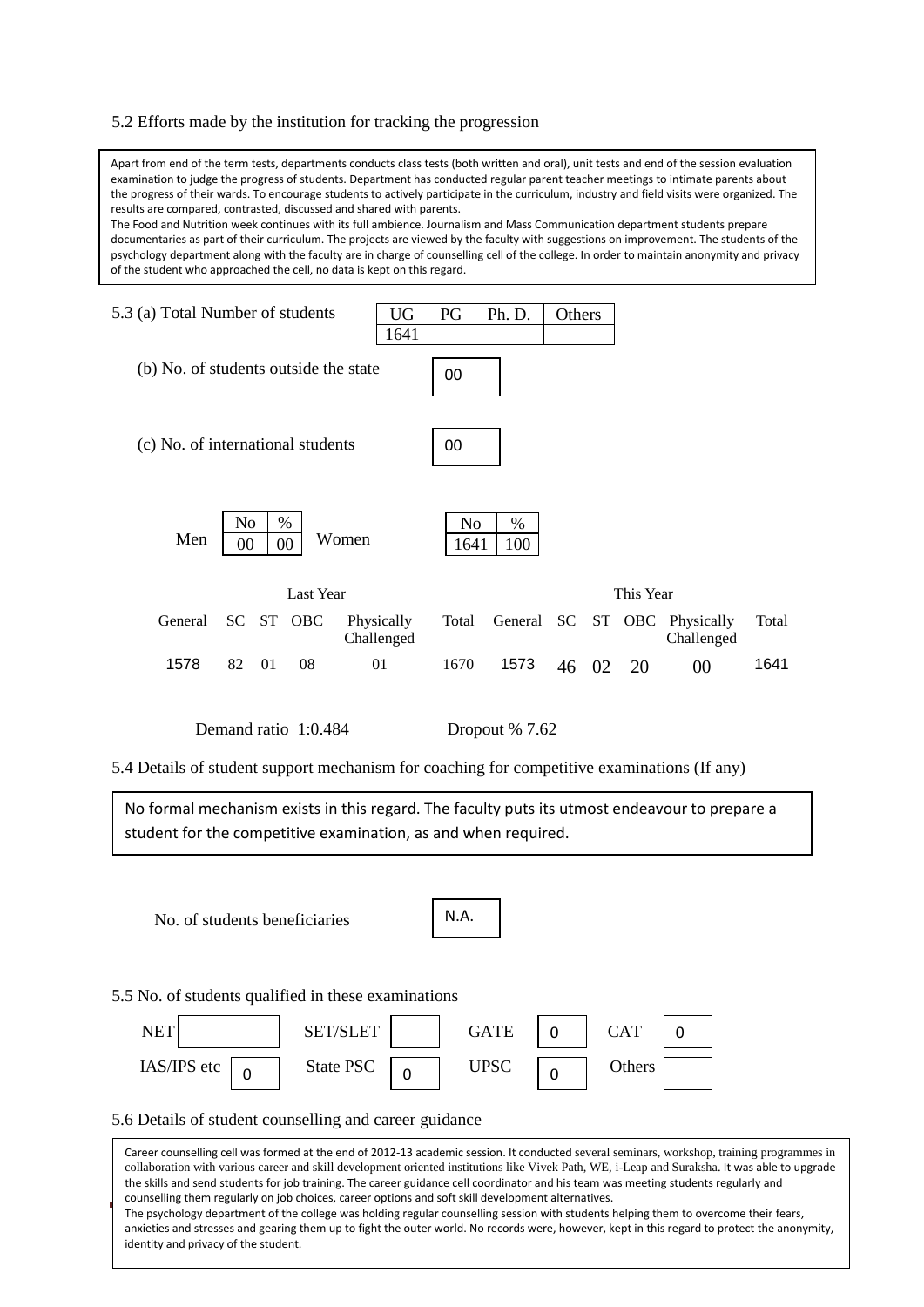No. of students benefitted

11

## 5.7 Details of campus placement

| On campus                             |                                    |                                     | <b>Off Campus</b>         |
|---------------------------------------|------------------------------------|-------------------------------------|---------------------------|
| Number of<br>Organizations<br>Visited | Number of Students<br>Participated | Number of<br><b>Students Placed</b> | Number of Students Placed |
| $\Delta$                              | 159                                |                                     | 11 in SHG No records kept |

#### 5.8 Details of gender sensitization programmes

College drew up an anti harassment policy to ensure equal right for all women staff and girls of the college. An initiative drawn up by the authority as a mark of responsibility it shoulders towards women at work place. It is the duty of the authority to convince 100% security and justice within the campus to eke out maximum output and efficiency from the work force. Our college is a woman's college, but not a ladies club altogether. The authority conceived the idea of setting up a gender sensitizing and anti harassment cell, conforming to the Vishakha guidelines announced by the Supreme court of India. The 1)No sexual harassment would be tolerated in the college campus. 2)Any complaint lodged by the students or any teacher shall be dealt with promptly by the complain cell comprising of at least 50% of ladies of the college. 3)All complaints and measures taken against alleged shall be in accordance to the constitution of India and Vishaka Guidelines of Supreme Court. 4) All staff male and female should be properly dressed till the college closes down for the day. Remember half dressed presence before females tantamount to sexual harassment and could face penalty if booked. 5) A gender audit would be conducted every year to ensure the health and hygiene of the environment in the campus. We jointly resolve to maintain the safety, security and equal right within the campus. Our motto think human,act human and be a Human. This policy adopted through the GB of the college was distributed among as many staff and students possible on that day.

## 5.9 Students Activities

## 5.9.1 No. of students participated in Sports, Games and other events

| State/ University level                         | 06 | National level | 00 | International level | 00 |
|-------------------------------------------------|----|----------------|----|---------------------|----|
| No. of students participated in cultural events |    |                |    |                     |    |
| State/ University level                         | 19 | National level | 00 | International level | 00 |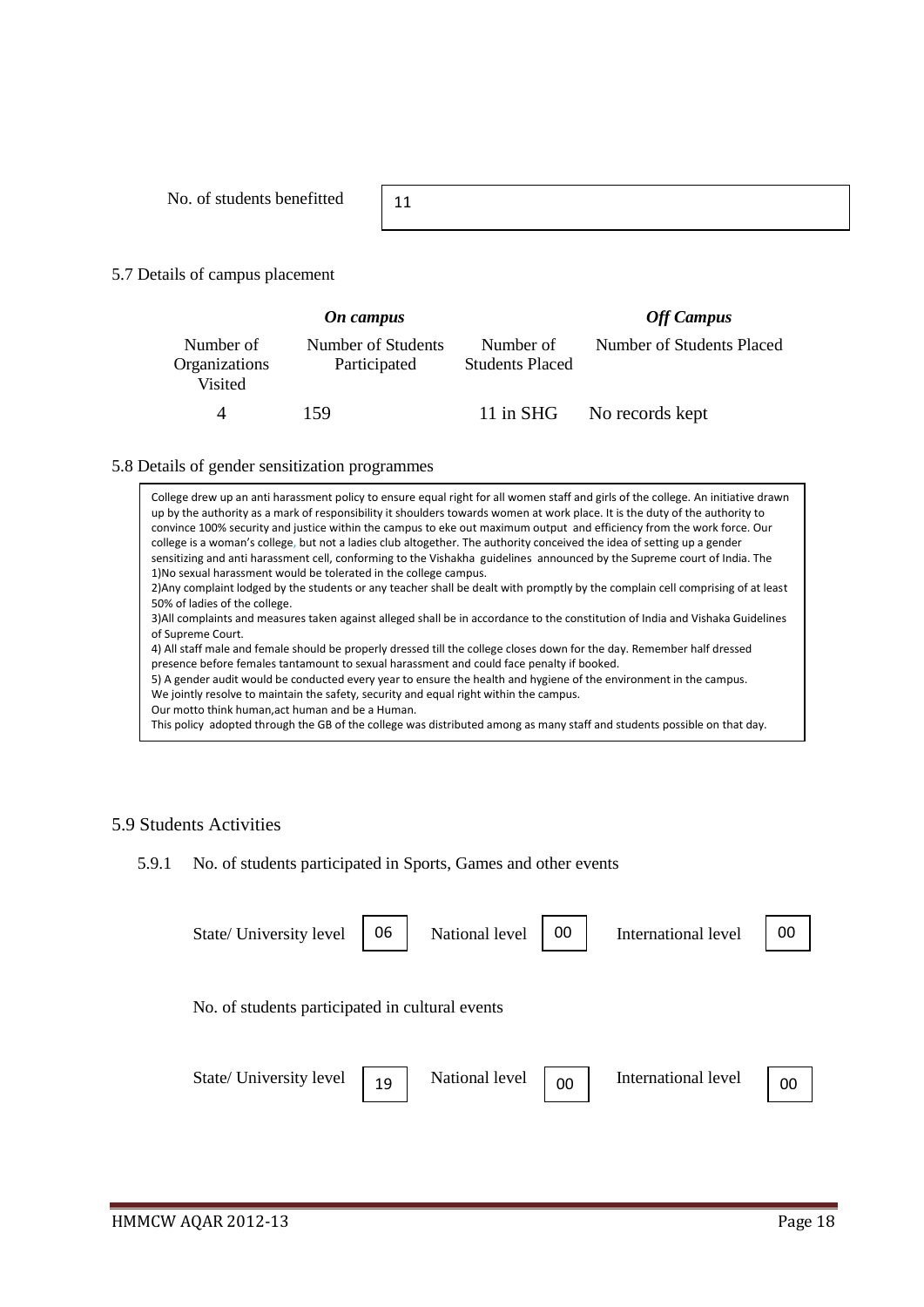5.9.2 No. of medals /awards won by students in Sports, Games and other events

| Sports : State/University level $\begin{bmatrix} 0 & 1 \end{bmatrix}$ |    | National level | 00 | International level | 00 |
|-----------------------------------------------------------------------|----|----------------|----|---------------------|----|
| Cultural: State/ University level                                     | 00 | National level | 00 | International level | 00 |

The college hosted the District Level Youth Parliament and Quiz on the theme "Freedom Struggle of India". Our team was the second runners' up for the team event. One participant of our college was the winner in the individual performance category.

## 5.10 Scholarships and Financial Support

|                                                                                           | Number of<br>students | Amount |
|-------------------------------------------------------------------------------------------|-----------------------|--------|
| Financial support from institution                                                        |                       |        |
| Financial support from government (for<br><b>Muslim Minority</b> )                        | 01                    | 1800   |
| Financial support from other sources<br>(Students' Aid Fund)                              | 19                    | 9710   |
| received<br>students<br>who<br><b>Number</b><br>of<br>International/National recognitions |                       |        |

| 5.11  | Student organised / initiatives     |    |                                                      |    |                                                            |        |
|-------|-------------------------------------|----|------------------------------------------------------|----|------------------------------------------------------------|--------|
| Fairs | : State/ University level   02*     |    | National level                                       | 00 | International level                                        | $01**$ |
|       | Exhibition: State/ University level | 00 | National level                                       | 00 | International level $\begin{bmatrix} 0 \\ 0 \end{bmatrix}$ |        |
| 5.12  |                                     |    | No. of social initiatives undertaken by the students |    | $04*$                                                      |        |

\*\* Bangladesh Sanhati Walk organized by the Students' Union and Sports Department of the college \*Xiphius (Students' Fest)(Inter-college cultural competition) has been hosted by the Students' Union. \*Vasantosav, Vasant Panchami (Saraswati Puja), Freshers' Welcome and Celebration of the 150<sup>th</sup> year celebration of Swami Vivekananda organized by the Students' Union. The students' union is an active participant in all NSS avtivities.

5.13 Major grievances of students (if any) redressed: 1) The students' needed a cheap and regular canteen. The college provided the space and hired a private operator to run the canteen. The college monitored and intervened in matters of price, quality and accessibility on intimation from the Students' Union.

2) The need for a water treatment plant: A water treatment and cooling plant was installed by the college. 3) The need for a dedicated green-room adjacent to the stage with air-conditioning facilities was coming up in the demands of the Students' Union.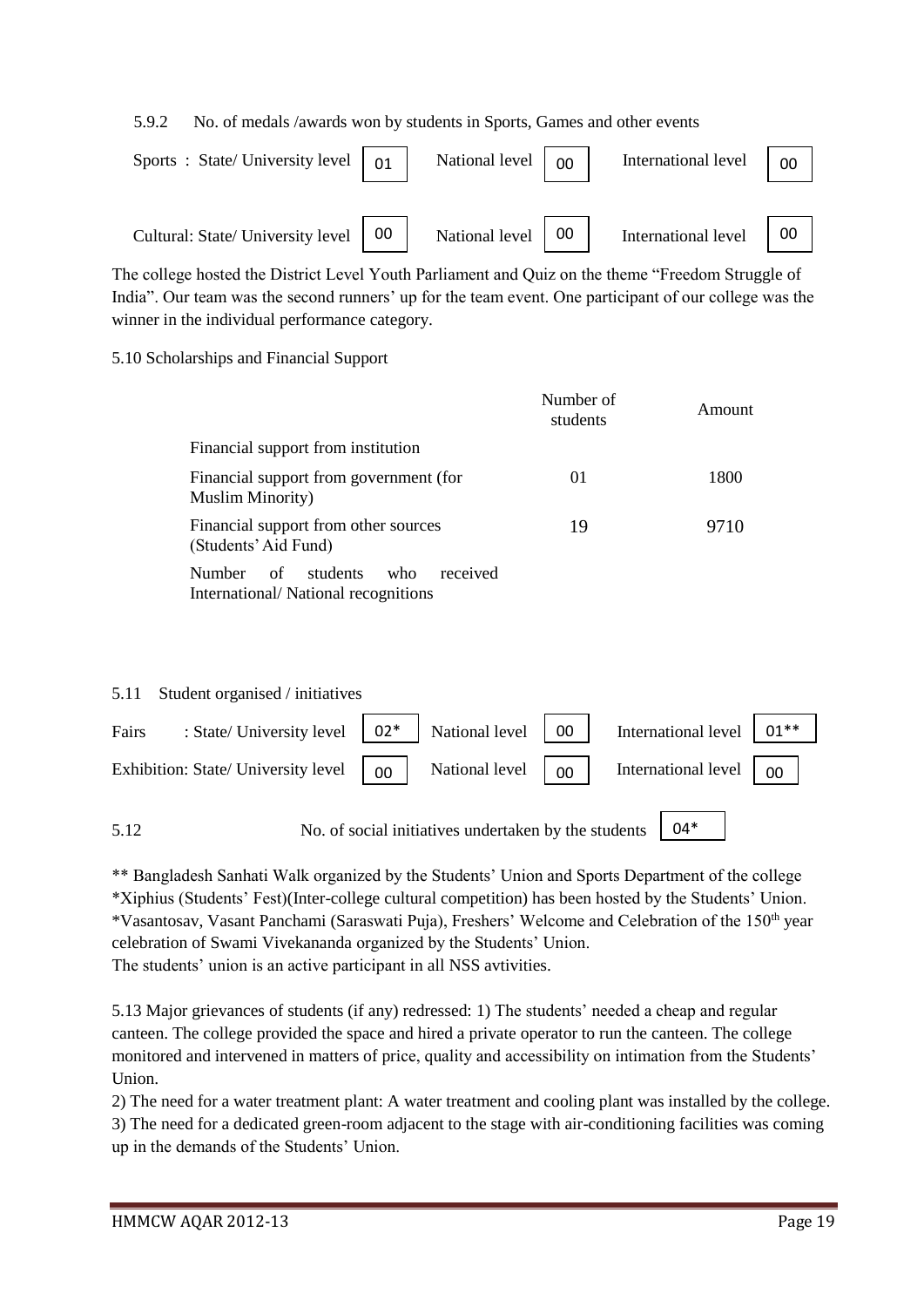# **Criterion – VI**

## **6. Governance, Leadership and Management**

#### 6.1 State the Vision and Mission of the institution

The vision of the college is to provide a holistic education system for emancipation, empowerment and enrichment of a girl student. We are conservative at our institution when it comes to preservation of our values, practical when setting our targets and futuristic in incorporating modern teaching methods and techniques.

We inculcate academic, need-based and value education to prepare a student for higher education, for the job market and for an adult, informed concerned member of society who will double her role as a responsible home-maker.

#### 6.2 Does the Institution has a management Information System

The Governing Body governs the college through the Principal or through the Teacher-in-Charge. The Principal/Teacher-in-Charge has various committees reporting directly to her. The committee are widely and evenly constructed so as to involve all members of the faculty, the non-teaching staff and the students' union. The committees gather their feedbacks on running of the institution from various departments. Matters are either sorted out at the Teacher's/Non-Teaching Council or are referred to the committees. The committees arrive at any decision after thread-bare discussion on the topic. The Principal/TIC gives his consent if the issues are on day to day running of the college. Otherwise, the suggestions of various committees are put to the GB for its consent and approval. Decisions are seldom imposed. It arises from within the institution in a truly democratic and transparent manner.

#### 6.3 Quality improvement strategies adopted by the institution for each of the following:

## 3.1 Curriculum Development

Active participation in curriculum development was mitigated by four of our teachers who were members of the board of studies of the university that designs and rectifies the syllabi for constituent colleges. Participation from other teachers was in the form of participation in meetings and workshops that were conducted to prepare the syllabus and refresh the knowledge of the faculty in teaching new topics. Internally lesson planning was done at the beginning of each academic session that fitted into the institutional calendar. The curriculum unitized, dissected and deputed was shared with our students and was strictly adhered to.

## 6.3.2 Teaching and Learning

Teachers participate in Refresher Courses, Orientation programmes, summer schools, winter schools regularly to brush up their knowledge and skills, which is imparted to our students. Classes are taken meticulously. Innovations in the form of surprise test, short quizzes and debates, power point presentations, projects are done to break the monotony of the regular chalk and talk method. The applied part of the syllabus is highlighted, wherever applicable. Tutorial and remedial classes are taken for slow-learners. The proficient students are encouraged to aim for advanced and heavier study material, which a teacher helps them to locate.

### 6.3.3 Examination and Evaluation

Apart from the end-semester examination held by the University, the college asks its students to appear for a mid-term appraisal and an endterm selection examination. Moreover, each department chalks its plans to evaluate students by their tutorial assignments, project works and group discussions. The slow learners are helped to catch up through remedial coaching on a one-to-five correspondence basis.

### 6.3.4 Research and Development

The college encourages teachers to undertake research activities and seek grants from funders. An UGC-UPE interdisciplinary project is ongoing with the Department of History, University of Calcutta with one of the teachers of the institution as a co-investigator. Teachers are publishing and presenting research articles on their own accord. The junior faculty of the college are pursuing Ph.D and are at various stages in the process from course work to registration of the proposal and submission of the thesis.

### 6.3.5 Library, ICT and physical infrastructure / instrumentation

Library books are procured as per specifications from departmental heads. The requisition for a librarian against a full time substantive post is put up with the College Service Commission, the statutory hiring body for the college.

Hodi Pes procured during this session are anotated for once work. An once additionation sortware students Pius is instance. The once and the<br>accounts office are brought under LAN for better and efficient administration. Th Four PCs procured during this session are allocated for office work. An office automation software Students Plus is installed. The office and the that we can serve our students better and faster.

Steps are being taken to construct the second storey above the open air stage as part of infrastructure expansion.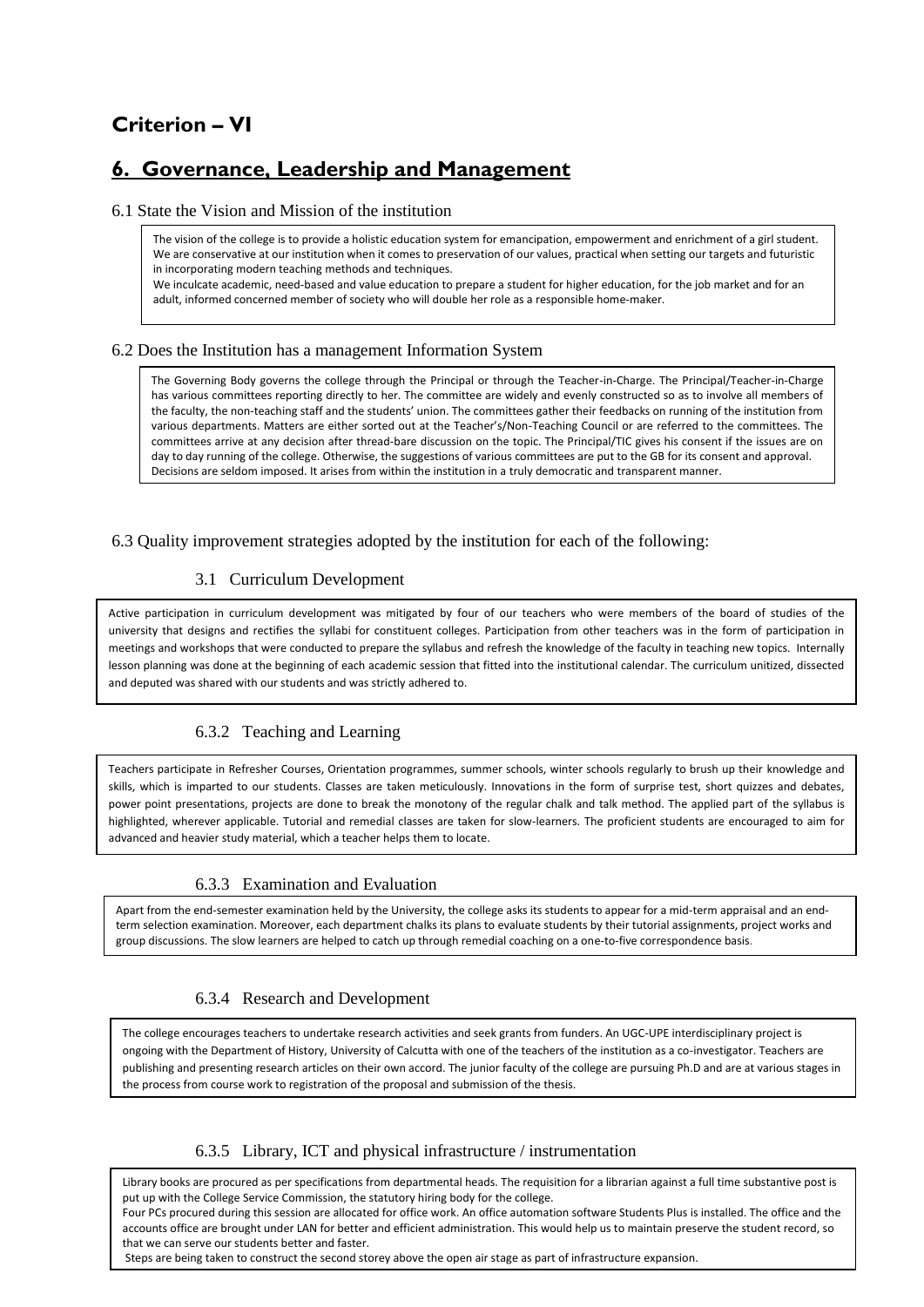### 6.3.6 Human Resource Management

Ours is an extremely short=staffed institution. The teachers and the non-teaching support staff have to share and shoulder the work load. There is a lot of inter-disciplinary teaching in the college, with the faculty of history delivering a few lectures for Political Sciences and the faculty of Geography delivering a few lectures for the History department, to name a few. The college hires guest faculty to bridge in the human resource gap.

The college hired seven non-teaching support staff during this period on an ad-hoc basis.

#### 6.3.7 Faculty and Staff recruitment

All teachers against substantive posts are recruited by the College Service Commission, Government of West Bengal. However, in 2011 the vacant teaching positions of our college were filled up by the Contract Teachers and Part Time Teachers of the college. The Government approved a Contract Teacher and three part time teachers per vacancy.

The college took efforts to fill in the gap in staff recruitment by hiring guest faculty.

#### 6.3.8 Industry Interaction / Collaboration

None so far.

#### 6.3.9 Admission of Students

Keeping the kind of students we cater, the institution tries to keep the admission process simple and transparent. Admission committee holds its meetings, decides on norms additional to those prescribed by the University, decides on the subject combinations and prepares the prospectus before the 10+2 level results are published.

The admission process is made as simple and as transparent as it can be. Admissions are mostly on a first-come-first served basis. Merit lists are published for a few select subjects with a high demand ratio.

### 6.4 Welfare schemes for:

| Teaching         | GPF for substantive teaches<br>Salary through advances from college when the government pay-packet is late<br>GB has provision to approve special leaves on discretion for Contract teachers and Part Time Teachers<br>All admissible leave |
|------------------|---------------------------------------------------------------------------------------------------------------------------------------------------------------------------------------------------------------------------------------------|
| Non.<br>teaching | GPF for non-teaching support staff<br>Non-teaching Fund for financial assistance                                                                                                                                                            |
|                  | All admissible leave                                                                                                                                                                                                                        |
| <b>Students</b>  | Fees waiver (full and partial) for needy and meritorious students<br>Minority Grants assistance to minority students for procuring Government grants                                                                                        |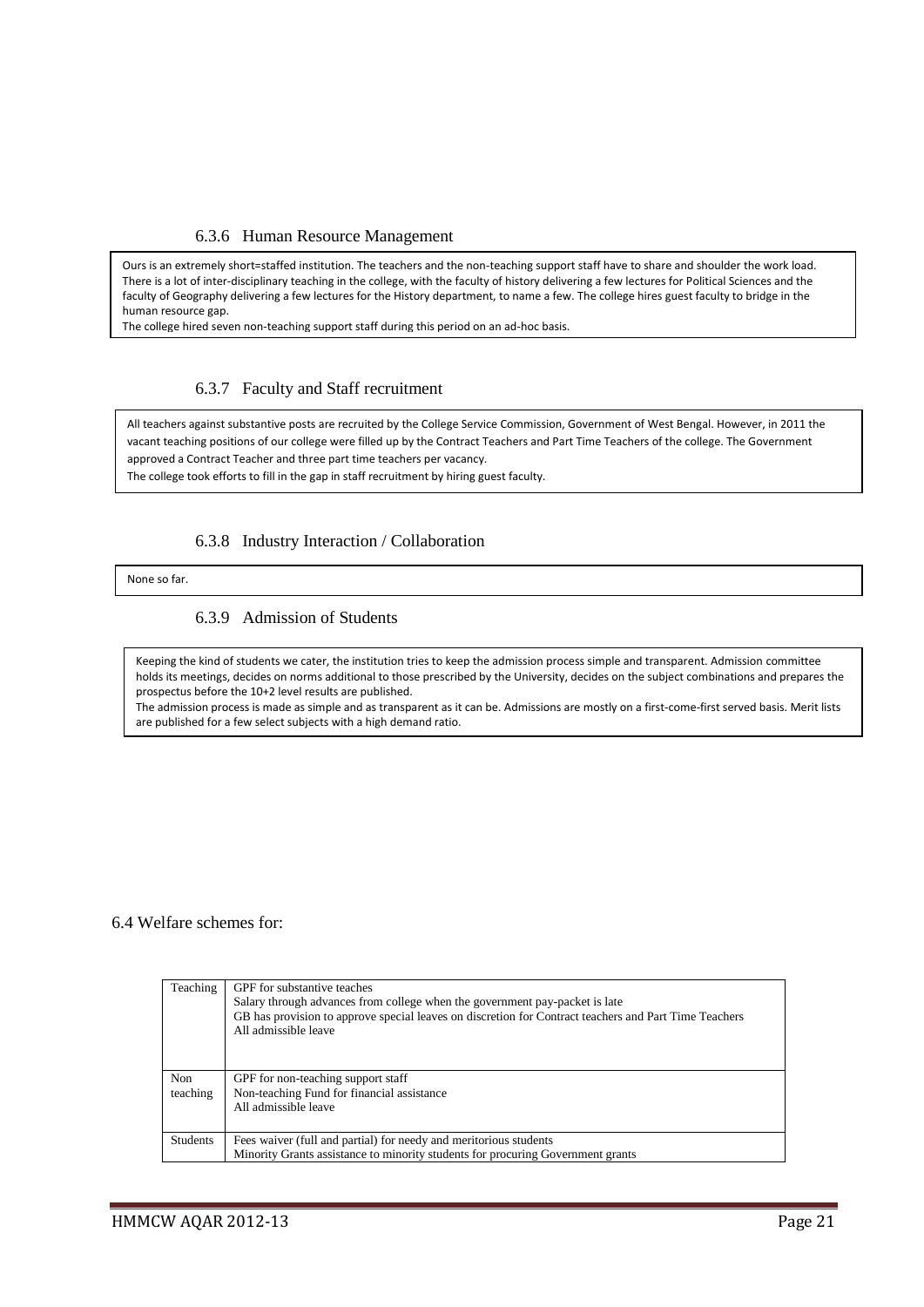6.5 Total corpus fund generated: Rs 30,64,465

6.7 Whether Academic and Administrative Audit (AAA) has been done?

| Audit Type     |        | External |                | Internal  |
|----------------|--------|----------|----------------|-----------|
|                | Yes/No | Agency   | Yes/No         | Authority |
| Academic       | No.    | N.A.     | N <sub>0</sub> | N.A.      |
| Administrative | No     | N.A.     | No             | N.A.      |

6.8 Does the University/ Autonomous College declares results within 30 days?

For UG Programmes Yes

| N <sub>0</sub> | J |  |
|----------------|---|--|

 $\overline{N_0}$  NA

| For PG Programmes | $Yes \mid NA$ |  |
|-------------------|---------------|--|
|-------------------|---------------|--|

6.9 What efforts are made by the University/ Autonomous College for Examination Reforms?

Does not apply

6.10 What efforts are made by the University to promote autonomy in the affiliated/constituent colleges?

Does not apply

#### 6.11 Activities and support from the Alumni Association

The Alumni Association was not formally registered in 2012-13. But the informal body of alumni were always with the college in all its endeavour. The Facebook group of HMM College, with teachers, non teaching support staff, alumni and current students was an active forum in sharing and disseminating information and feedback on the working of the college.

#### 6.12 Activities and support from the Parent – Teacher Association

Parents meet teachers during the formal parent-teacher meet. The institution intimates the parent about the progress of his ward, in academics and attendance. The voices of the parents are also heard of at the meeting. Valuable suggestions are immediately incorporated in the working of the institution.

The faculty also meets parents during the time of admission.

Apart from these, the parents are welcome to meet department heads or the head of the institution at any point of time during her three year stint in the institution.

### 6.13 Development programmes for support staff

 $HMM$  other office work as well.  $22$ All our front office support staff is computer literate. They needed a short training to get familiar with the Students' Plus software. They took a fortnight to acclimatize themselves with the user-friendly software. Steps were being taken to digitalize Along with this, the institution, through the head clerk, tried to identify their areas of expertise and started allocating work that matched their ability. Continuous monitoring of their performances, evaluation and appraisal of their work was being regularly done by the head of the institution.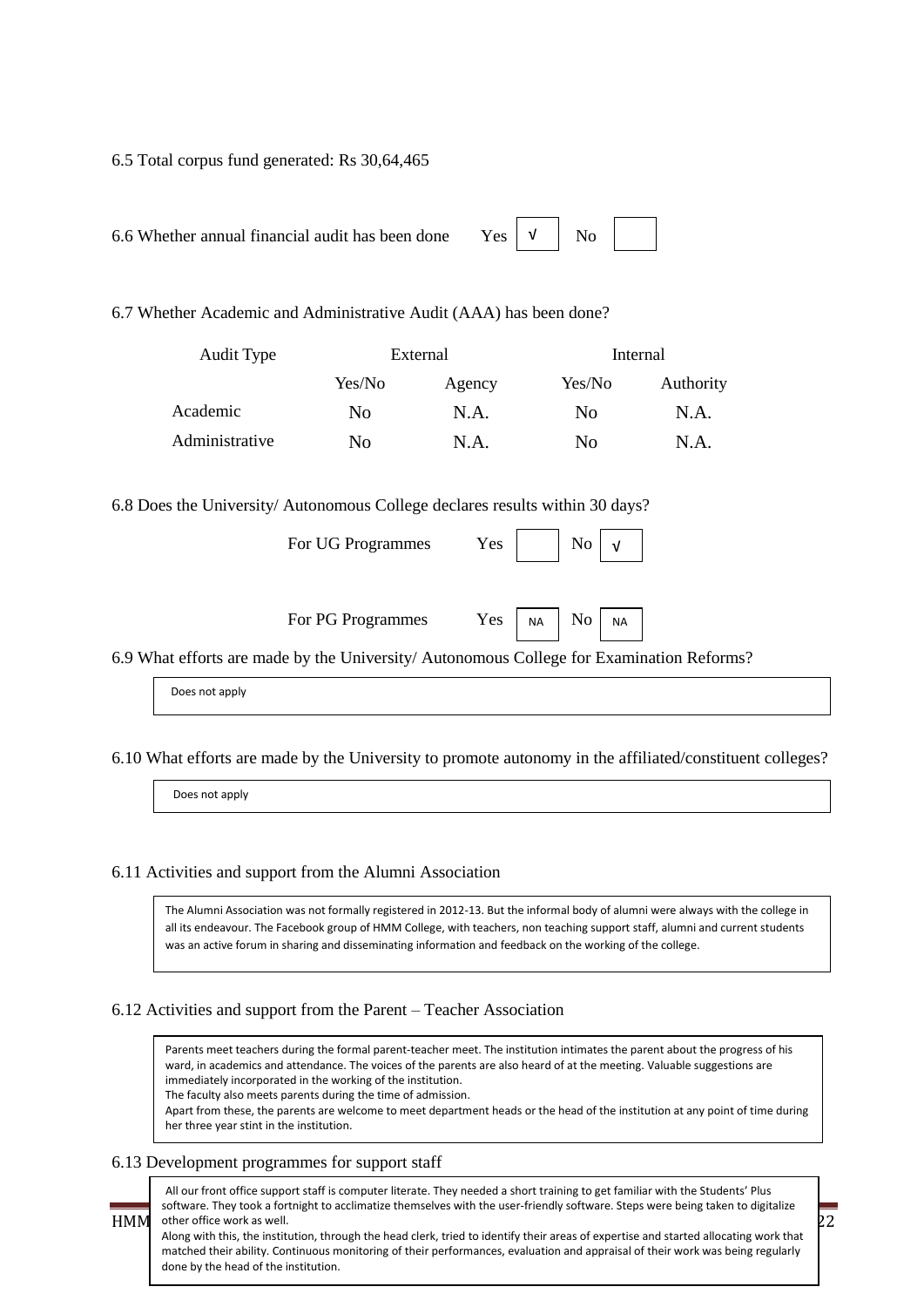6.14 Initiatives taken by the institution to make the campus eco-friendly

 The NSS volunteers took regular efforts to keep the campus clean. Preserving and protecting trees have always been high on our agenda. The institution, the NSS unit and the Students' Union were vigilant about the misuse of electricity and water. The college was trying to introduce and utilize alternate sources of energy in the form of solar power.

## **Criterion – VII**

## **7. Innovations and Best Practices**

7.1 Innovations introduced during this academic year which have created a positive impact on the functioning of the institution. Give details.

#### Academic innovations:

- \*Continuous internal assessment through class tests, mid-term appraisal tests and term end examinations.
- \* Group discussions, projects, quizzes, debates, seminars and presentations on select topics of the curriculum were held.
- \* Parent-teacher meetings, departmental meeting and committee meetings were conducted.
- \* Optimum utilization of two projectors towards progress of education through visual medium was being done.
- \* University examination results were being analyzed threadbare and being compared and contrasted with results of neighbouring colleges.
- Administrative Innovations:

Green Initiatives:

- \*Protection and preservation of green in the campus.
- \*Spread of the concept of cleanliness through NSS extension activity around the campus.

- 7.2 Provide the Action Taken Report (ATR) based on the plan of action decided upon at the beginning of the year
	- CIA was the practice for monitoring the progress of students.
	- Interactive teaching learning method was encouraged.
	- The application oriented topics of the syllabus were taken up with special emphasis. The students of the Psychology were asked to take part in counselling. The Journalism and Mass Communication department students were inspired to prepare documentaries and presentations on various topics.
		- A leading Radio jockey of the city visited the college to deliver a lecture on the modalities of Radio reporting.
	- Faculty members belonging to various BOS were encouraged to actively contribute to the redrafting of the syllabi in various subjects to make them more up to date and job oriented.
	- Faculty members were encouraged to attend, participate, present and publish research articles. The younger faculty are encouraged to register, complete course work, do field work and submit the Ph.D. on the earliest.
	- The office accounts department is fully automated. The institution is holding discussions with various software vendors to automate the rest of the college office and library.
	- The college hosts the Inter-college social fest.
	- It hosts the state-level Youth Parliament and the Quiz on the theme: National Freedom Struggle Movement and Indian Parliament.
	- Our students walk across the Bangladesh-India border for a Sanhati March to Bangladesh.
	- The canteen begins at its new avatar.
	- Students with a flair for sports are trained and encouraged to take part in different level sports meets.
	- 150<sup>th</sup> Birth Anniversary of Swami Vivekananda was commemorated to pursue of the thought of the great philosopher: "Education is the manifestation of the perfection already in man"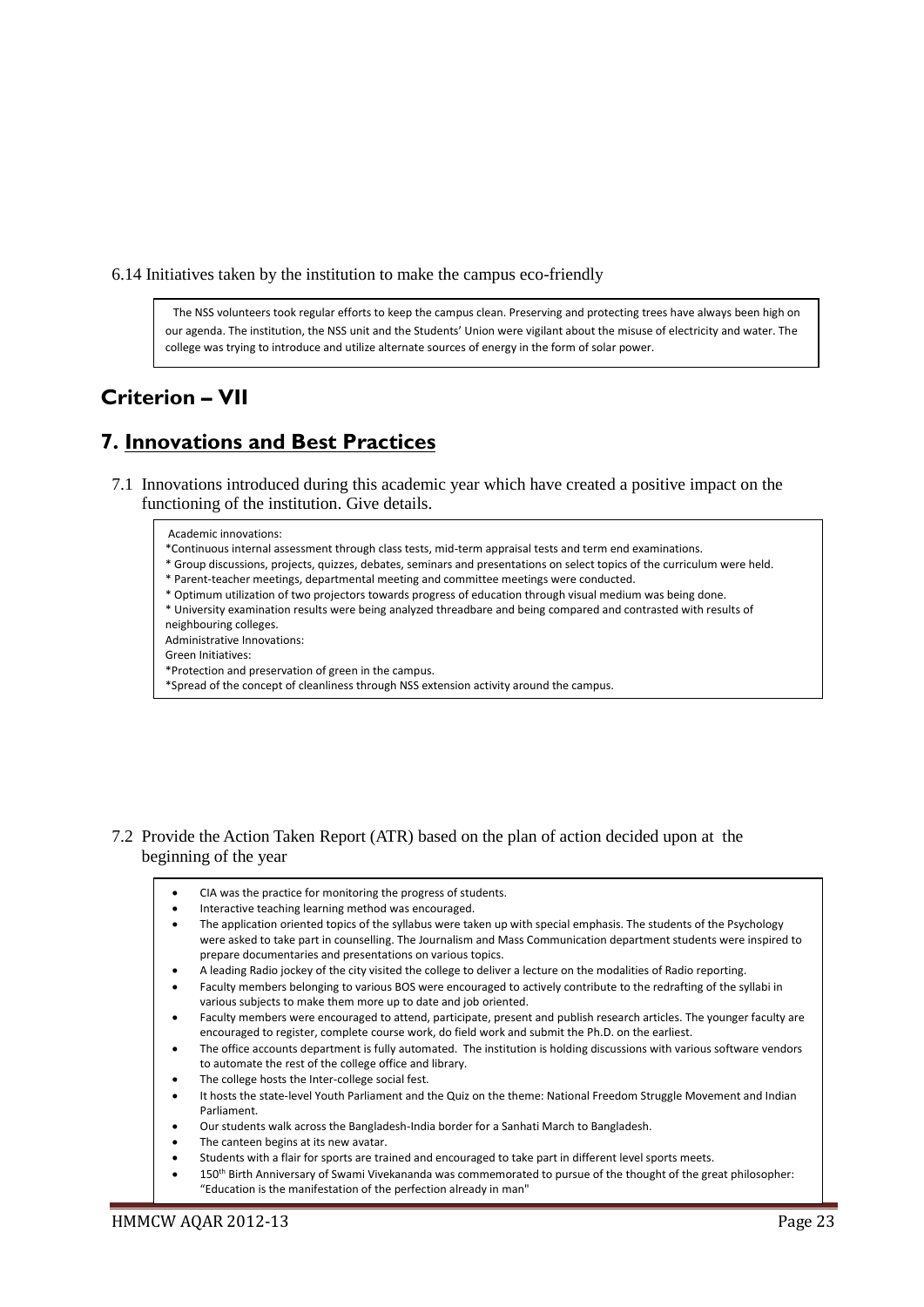#### 7.3 Give two Best Practices of the institution *(please see the format in the NAAC Self-study Manuals)*

**Title of the Practice: The students of Deptt of Political Science began running a library 'Pragya"with their own contribution.**

**Students canteen 'khaikhai'**

7.4 Contribution to environmental awareness / protection

- Protection and preservation of the green in the campus.
- Spreading the message of cleanliness in the immediate neighbourhood.
- Search is on for alternate, renewable sources of energy.
- Environmental Sciences classes spread message on preservation of energy.
- Students and Students' Union take an active and participatory role in the preservation of electricity in campus.

7.5 Whether environmental audit was conducted? Yes No

√

7.6 Any other relevant information the institution wishes to add. (for example SWOT Analysis)

The college is running without a Principal and a Librarian. It is extremely short-staffed as respect to substantial post holders. The priority of the institution has been to put the requisition for these posts to the College Service Commission.

#### 8**. Plans of institution for next year**

- The process of teaching, learning and evaluation will continue.
- Teaching process to be made more interactive.
- Use of modern techniques of education, with special emphasize on learning through visual medium.
- The college would automate the office and the library.
- Laboratory facilities to be modernized and upgraded.
- Expansion of physical infrastructure of the college.
- The entire system would be connected through LAN.
- Extension activities through NSS and the Students' Union to continue.
- The sports department should prepare and encourage students to participate in various meets.

*Name \_\_\_Dr Dipanwita Ghosh\_\_\_\_\_\_\_\_ Name \_Dr Soma Ghosh (Principal)* 

loma GIL.

*Signature of the Chairperson, IQAC* DR. SOMA GHOSH Principal<br>Hiralal Mazumdar Memorial College<br>Dakshineswar, Kolkata - 700 035

Dipancoita Ghosh

Signature of the Coordinator, IOAC

Hiralal Mazumdar Memorial College for Women Dakshineswar, Kolkata - 700 035

*\_\_\_\_\_\_\_\*\*\*\_\_\_\_\_\_\_*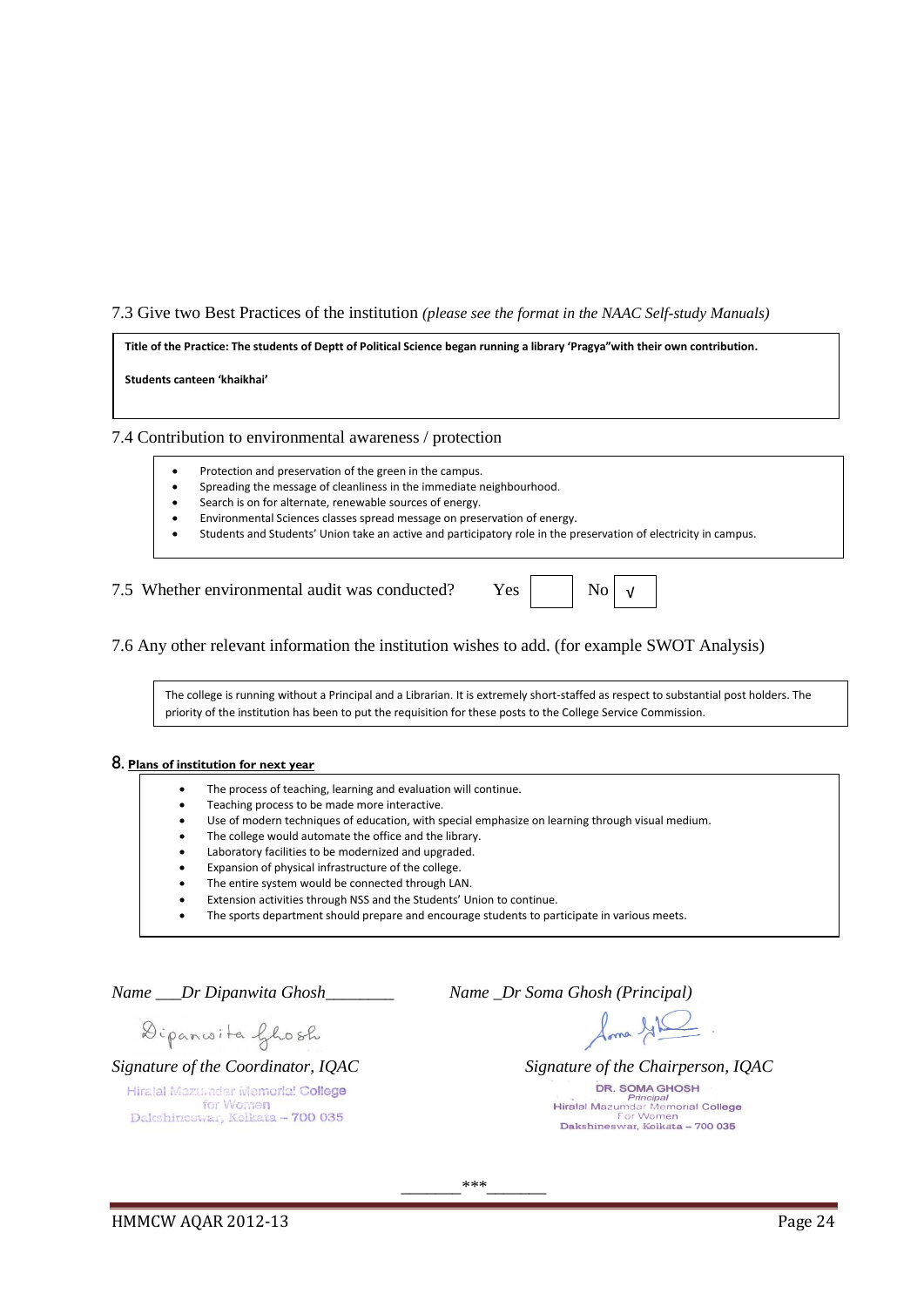## **Annexure I: Institutional Calendar**

# INSTITUTIONAL ACADEMIC CALENDAR: 2012-2013

## **PRE PUJA SESSION**

| <b>MONTH</b>                       | <b>SUNDAYS</b><br>(Within working | <b>HOLIDAYS</b>                                                                                                | <b>Working Days</b> | UNIV.               | <b>REMARKS</b>                                                                                                                                                   |
|------------------------------------|-----------------------------------|----------------------------------------------------------------------------------------------------------------|---------------------|---------------------|------------------------------------------------------------------------------------------------------------------------------------------------------------------|
|                                    | wks.)                             |                                                                                                                |                     | <b>EXAMINATIONS</b> |                                                                                                                                                                  |
| <b>JULY' 12</b>                    | 01, 08, 15, 22,<br>29             | <b>NIL</b>                                                                                                     | 26                  | B.A./B.SC. PTI      | <b>ADMISSION</b><br><b>OF</b><br>B.A./B.SC.<br><b>THIRD</b><br><b>YEAR</b><br><b>STUDENTS</b>                                                                    |
| <b>AUG'12</b>                      | 05, 12, 19, 26                    | 9/8-JANMASTAMI<br>10/8-COLLEGE<br><b>FOUNDATION DAY</b><br>15/8-INDEPENDENCE<br><b>DAY</b><br>20/8-ID-UL-FITAR | 23                  |                     | 1ST YR<br><b>CLASSES</b><br><b>START</b><br><b>FROM 6TH</b><br>AUG<br>3RD YR<br><b>CLASSES</b><br><b>START</b><br>FROM 13TH<br><b>AUG</b><br>3RD YR<br>ADMISSION |
| <b>SEPT'12</b>                     | 02, 09, 16, 23,<br>30             | 17/9-BISWAKARMA PUJA                                                                                           | 24                  |                     | <b>REGISTRATION</b><br><b>FORM</b><br>FILL IN FOR<br><b>B.A./B.SC.</b><br>1ST YR<br><b>STUDENTS</b><br>2ND YR<br><b>CLASSES</b><br><b>START</b><br>FROM 03/09    |
| OCT'12<br><b>POST PUJA SESSION</b> | 07, 14                            | 02/10-GANDHI B'DAY<br>06/10-COLLEGE CLOSED<br>15/10-MAHALAYA<br>20TH - 15TH NOV: Puja<br>vacation              | 14                  |                     | 03/10, 04/10,<br>05/10<br><b>XIPHIAS</b>                                                                                                                         |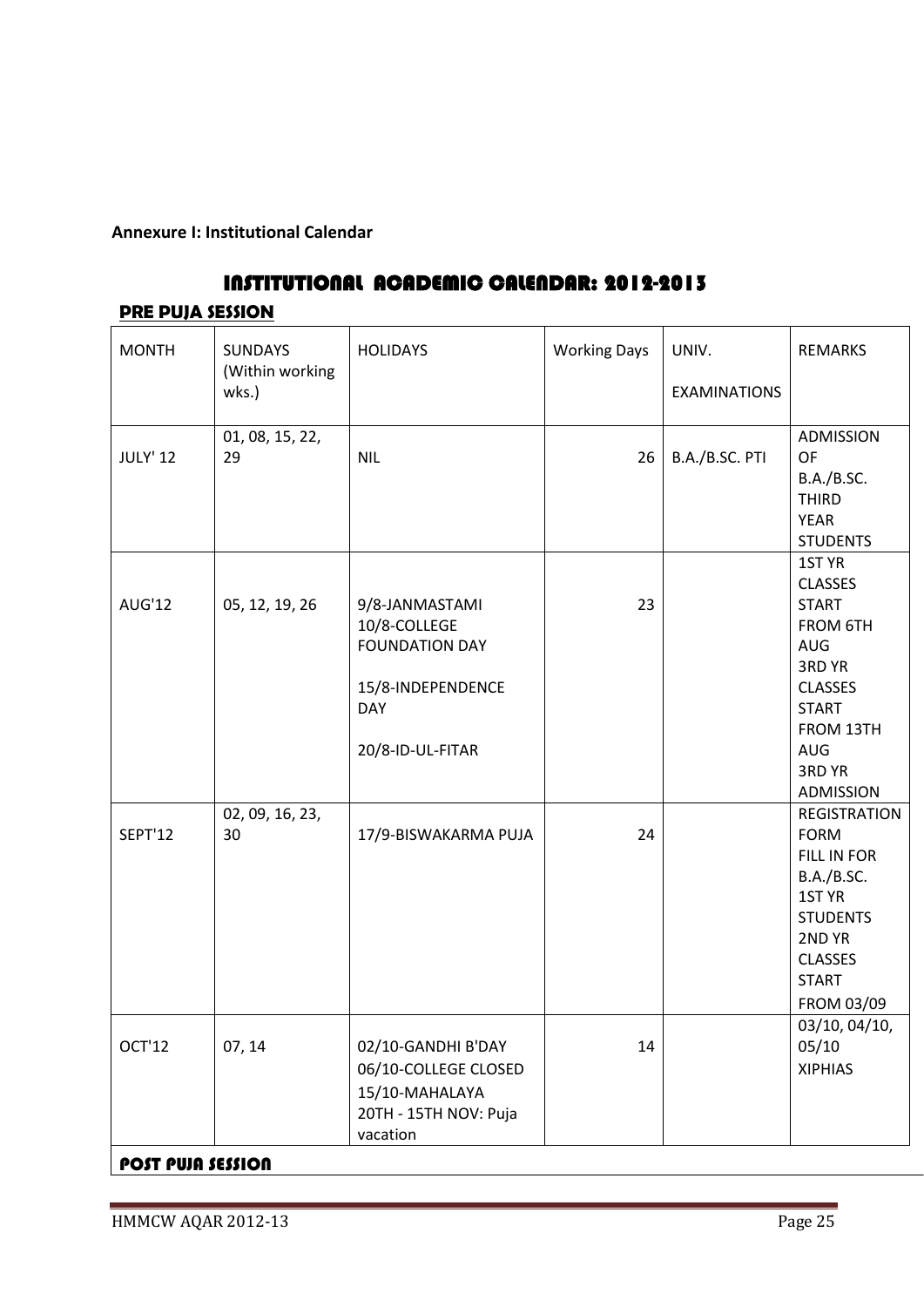| <b>NOV'12</b>  | 18, 25                | 22/11-JAGADDHATRI<br><b>PUJA</b><br>28/11-GURU NANAK'S<br><b>B'DAY</b>                                                                    | 11 |                           |                                                         |
|----------------|-----------------------|-------------------------------------------------------------------------------------------------------------------------------------------|----|---------------------------|---------------------------------------------------------|
| <b>DEC'12</b>  | 02, 09, 16, 23        | 21/12-CLOSED AFTER<br><b>SPORTS</b><br>25/12 - 31/12: Winter<br>recess                                                                    | 19 |                           | 20/12-Annual<br>Sports                                  |
| <b>JAN'13</b>  | 06, 13, 20, 27        | 01/01-New YEAR                                                                                                                            | 21 |                           | <b>Third Year</b><br>Test<br>$22/01 -$<br><b>ANNUAL</b> |
|                |                       | 14/01-POUSH PARBON                                                                                                                        |    |                           | SOCIAL<br>$12/01 -$                                     |
|                |                       | 23/01-NETAJI'S B'DAY<br>$24/01 -$<br><b>UNIVERSITYFOUNDATION</b><br>25/01-MAGHOTSAV &<br><b>FATEH</b><br>DOAZ DAHUM<br>26/01-REPUBLIC DAY |    |                           | YUVOTSAB                                                |
| <b>FEB'13</b>  | 03, 10, 17, 24        | 15/02-SARASWATI PUJA<br>16/2-PRINCIPAL'S<br><b>DISCRETION</b><br>25/02-Closed                                                             | 21 |                           | <b>SECOND YR</b><br><b>TEST</b>                         |
| MARCH'13       | 03, 10, 17, 24,<br>31 | 27/03-DOLYATRA<br>28/03-HOLI<br>29/03-GOOD FRIDAY<br>30/03-EASTER SATURDAY                                                                | 22 |                           | FIRST YR TEST<br><b>CAREER</b><br>COUNSELLING<br>ON 9TH |
| APRIL'13       | 07, 14, 21, 28        | 15/04-BENGALI NEW<br><b>YEAR</b>                                                                                                          | 25 | PART III<br><b>THEORY</b> | <b>BA/BSC FORM</b><br>FILL IN                           |
| <b>MAY'13</b>  | 05, 12, 19, 26        | 01/05-MAY DAY<br>09/05-RABINDRA<br><b>JAYANTI</b><br>16/05-SUMMER RECESS<br><b>STARTS</b><br>25/05-BUDDHA<br><b>PURNIMA</b>               | 22 | <b>PARTII</b>             | FOR 2ND YR.                                             |
| <b>JUNE'13</b> | 02, 09, 16, 23,<br>30 | 26/06 - Shabe-Barat                                                                                                                       | 24 | <b>PARTII</b>             | ADMISSION<br><b>PROCESS</b><br><b>STARTS</b>            |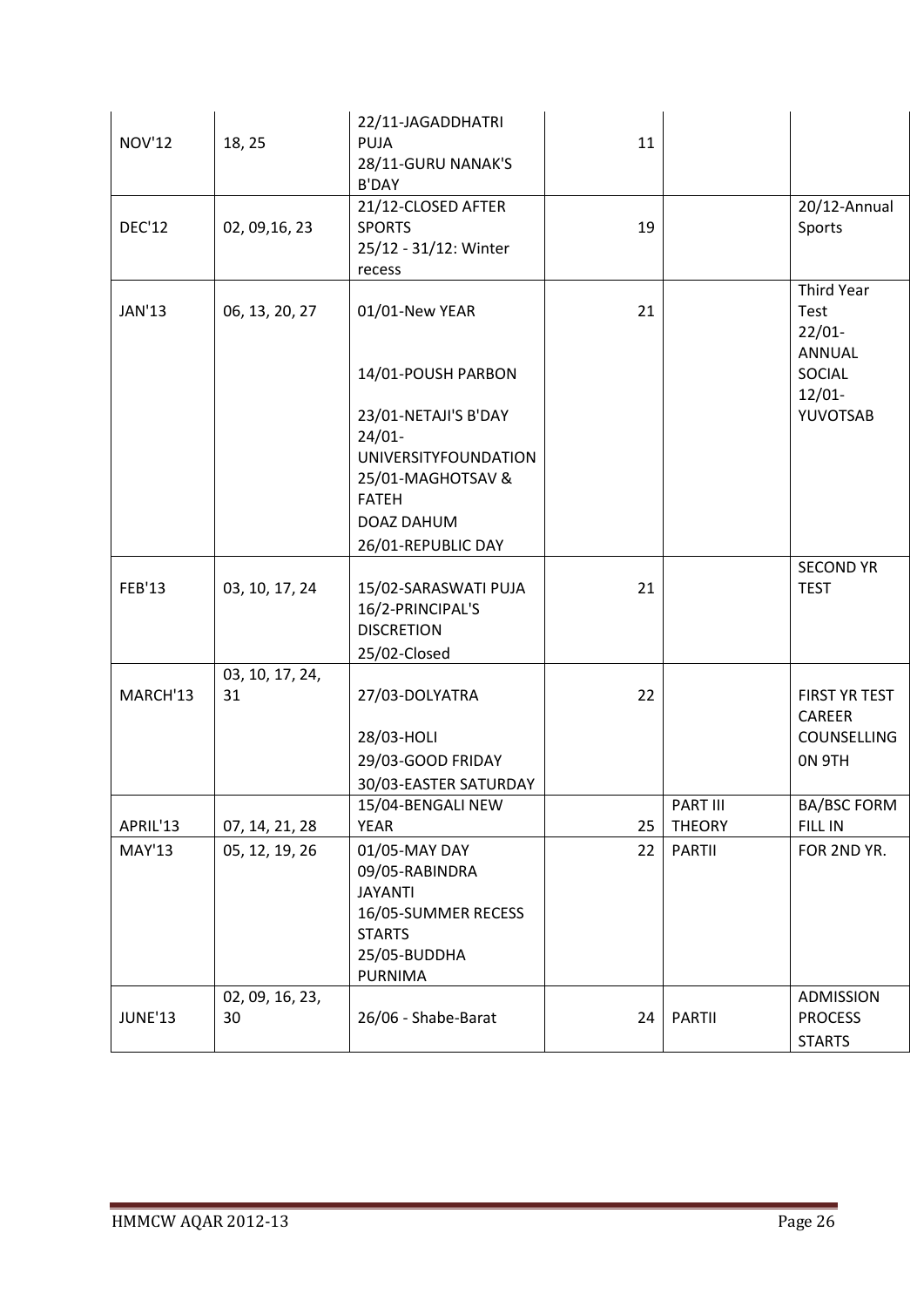## **Annexure 2: Evaluation of the institution by the students**

HMMCW Students' Feedback Report 2012-13



## Part A: Teaching and Learning

Legends: 1. Teaching method

2. Finishing syllabus on time

3. Contact time after class hours

4. Supporting students beyond the curriculum

5. Overall behavior with students

6. Evaluation methods adopted by the teacher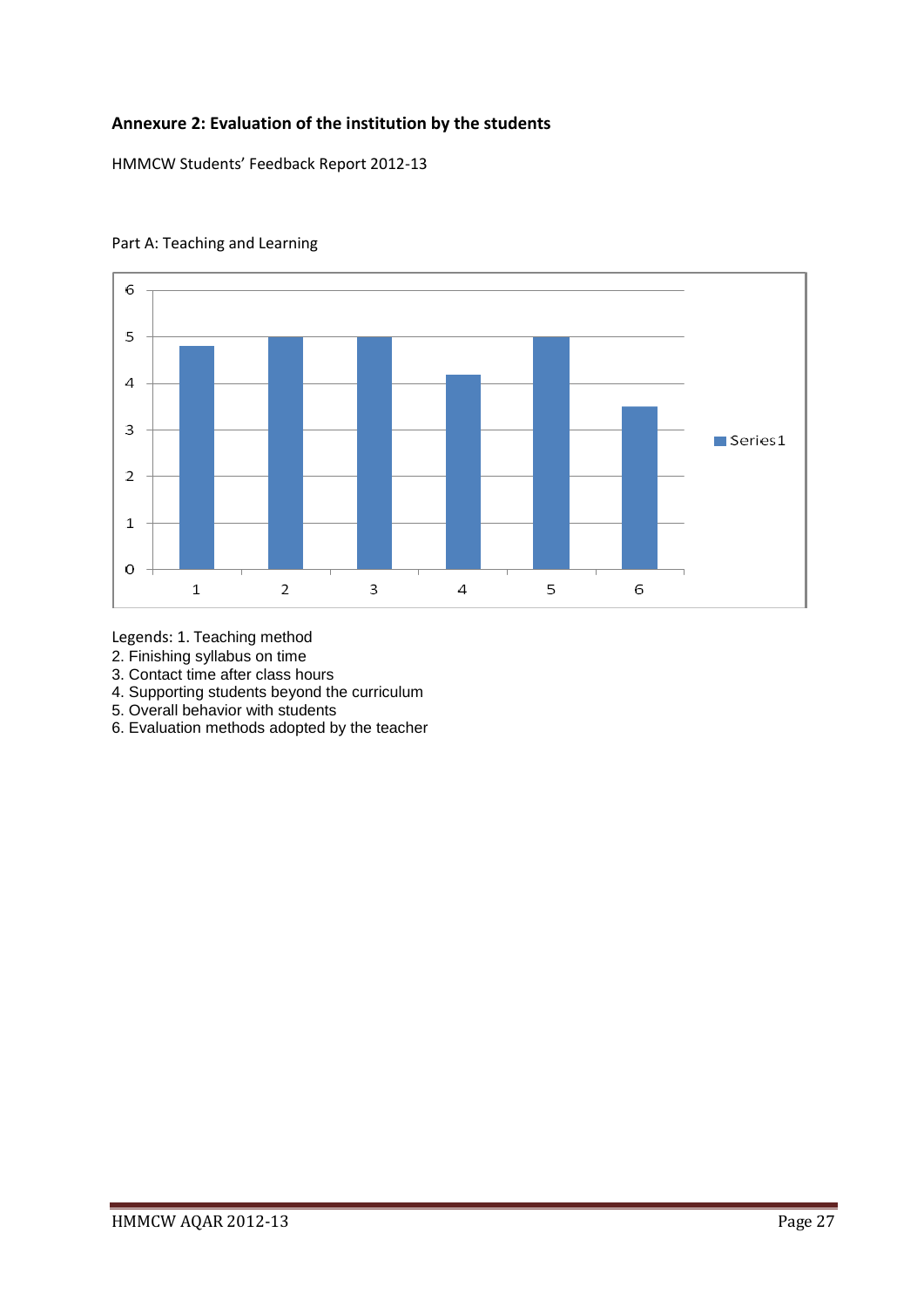

Part B: College infrastructure

Legends: 1. Overall teaching learning environment of the college

- 2. Relationship of teachers with students
- 3. Relationship of non-teaching staff with students
- 4. Seminar library facility
- 5. Central library facility
- 6. Relationship with students' union
- 7. College laboratory facility
- 8. Running water facility
- 9. Reprography services at college
- 10. College canteen
- 11. Overall college environment

Data source: 238 students who appeared for BA/BSc (Part III Hons examination) in 2012